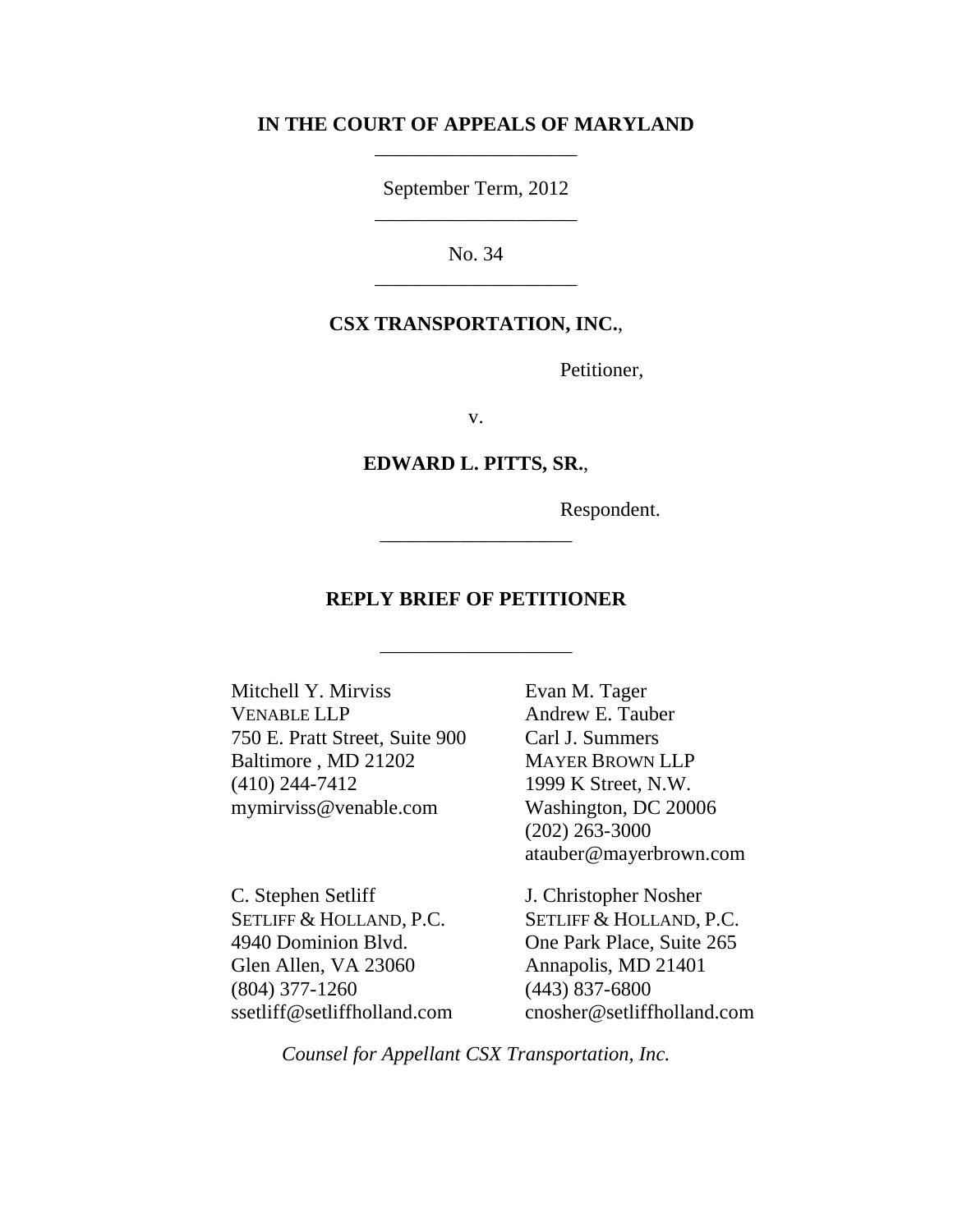# **TABLE OF CONTENTS**

| I.   | Plaintiff's Claims Are Precluded By The FRSA Because They Challenge The                                                                          |                                                                                                                                                |                                                                                                                                                                                                         |  |  |  |  |
|------|--------------------------------------------------------------------------------------------------------------------------------------------------|------------------------------------------------------------------------------------------------------------------------------------------------|---------------------------------------------------------------------------------------------------------------------------------------------------------------------------------------------------------|--|--|--|--|
|      | A.                                                                                                                                               | Plaintiff Concedes That 49 C.F.R. § 213.103 Precludes Any Claim                                                                                |                                                                                                                                                                                                         |  |  |  |  |
|      | <b>B.</b>                                                                                                                                        | The Only Remaining Issue Is The Proper Form Of Relief—Judgment For                                                                             |                                                                                                                                                                                                         |  |  |  |  |
|      |                                                                                                                                                  | 1.                                                                                                                                             | CSXT is entitled to judgment because the undisputed evidence<br>established that Plaintiff's activities did not involve walking or<br>working on ballast "completely separate" from that used for track |  |  |  |  |
|      |                                                                                                                                                  | 2.                                                                                                                                             |                                                                                                                                                                                                         |  |  |  |  |
| II.  |                                                                                                                                                  | There Is No "Employee-Friendly" Standard Of Review In FELA Cases—And,<br>Under The Correct Standard Of Review, CSXT Is Entitled To A New Trial |                                                                                                                                                                                                         |  |  |  |  |
|      | A.                                                                                                                                               |                                                                                                                                                | FELA Does Not Authorize An "Employee-Friendly" Standard Of Review  12                                                                                                                                   |  |  |  |  |
|      | <b>B.</b>                                                                                                                                        | Under The Correct Standard Of Review, CSXT Is Entitled To A New                                                                                |                                                                                                                                                                                                         |  |  |  |  |
|      |                                                                                                                                                  | 1.                                                                                                                                             | The erroneous statutory-purpose instruction requires a new trial 15                                                                                                                                     |  |  |  |  |
|      |                                                                                                                                                  | 2.                                                                                                                                             |                                                                                                                                                                                                         |  |  |  |  |
| III. | The Circuit Court Committed Reversible Error By Refusing To Allow CSXT To<br>Cross-Examine Plaintiff's Economist On Retirement-Age Statistics 18 |                                                                                                                                                |                                                                                                                                                                                                         |  |  |  |  |
|      |                                                                                                                                                  |                                                                                                                                                |                                                                                                                                                                                                         |  |  |  |  |
|      |                                                                                                                                                  |                                                                                                                                                |                                                                                                                                                                                                         |  |  |  |  |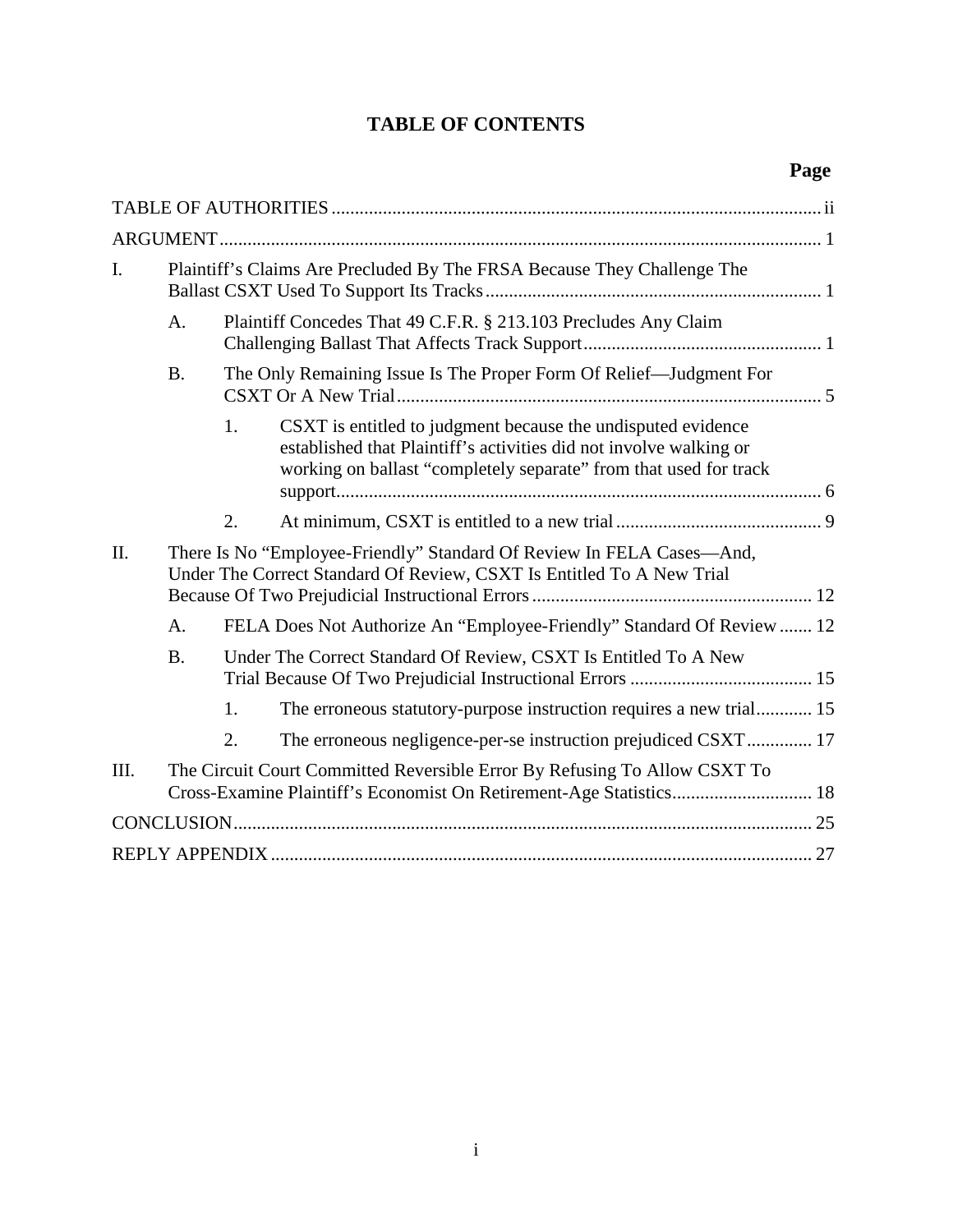## **TABLE OF AUTHORITIES**

|                                                                          | Page(s) |
|--------------------------------------------------------------------------|---------|
| <b>CASES</b>                                                             |         |
|                                                                          |         |
|                                                                          |         |
|                                                                          |         |
|                                                                          |         |
| Coffey v. Ne. Ill. Reg'l Commuter R.R., 479 F.3d 472 (7th Cir. 2007)  13 |         |
|                                                                          |         |
|                                                                          |         |
|                                                                          |         |
| Cummings v. Amtrak Nat'l R.R. Passenger Corp.,                           |         |
|                                                                          |         |
| DeHahn v. CSX Transp., Inc.,                                             |         |
| DeMontiney v. Desert Manor Convalescent Ctr., Inc.,                      |         |
|                                                                          |         |
|                                                                          |         |
|                                                                          |         |
| Johnson v. Union Pac. R.R.,                                              |         |
|                                                                          |         |
|                                                                          |         |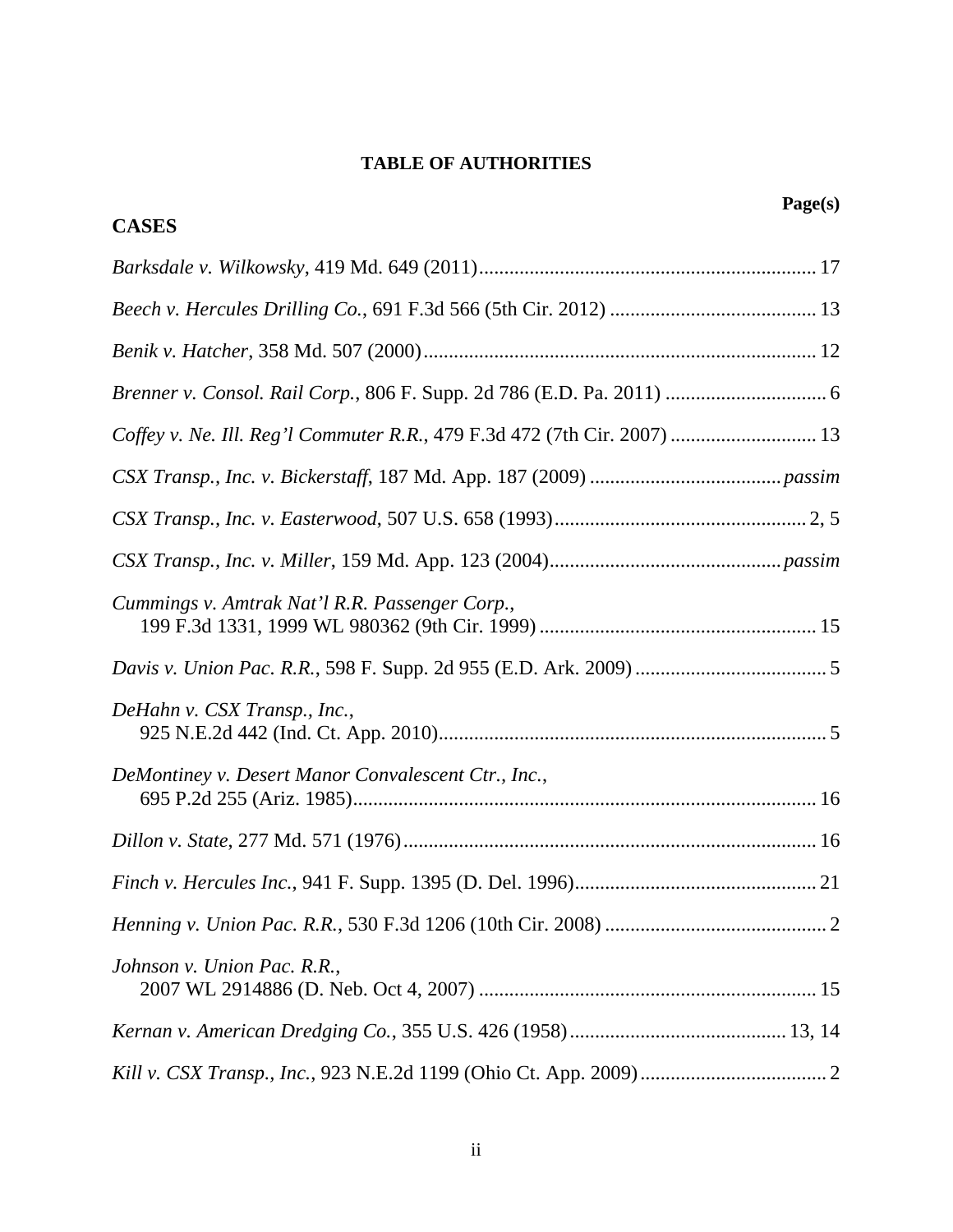# **TABLE OF AUTHORITIES (continued)**

|                                                                        | Page(s) |
|------------------------------------------------------------------------|---------|
|                                                                        |         |
|                                                                        |         |
| Mastrocola v. Se. Pa. Transp. Auth.,                                   |         |
|                                                                        |         |
|                                                                        |         |
|                                                                        |         |
| Norfolk Southern Railway v. Sorrell, 549 U.S. 158 (2007) 1, 13, 14, 15 |         |
|                                                                        |         |
|                                                                        |         |
|                                                                        |         |
| S. Cal. Reg'l Rail Auth. v. Super. Ct.,                                |         |
| S. Pac. Transp. Co. v. Pub. Utils. Comm'n,                             |         |
|                                                                        |         |
|                                                                        |         |
|                                                                        |         |
|                                                                        |         |
|                                                                        |         |
|                                                                        |         |
| STATUTES, REGULATIONS, AND RULES                                       |         |
|                                                                        |         |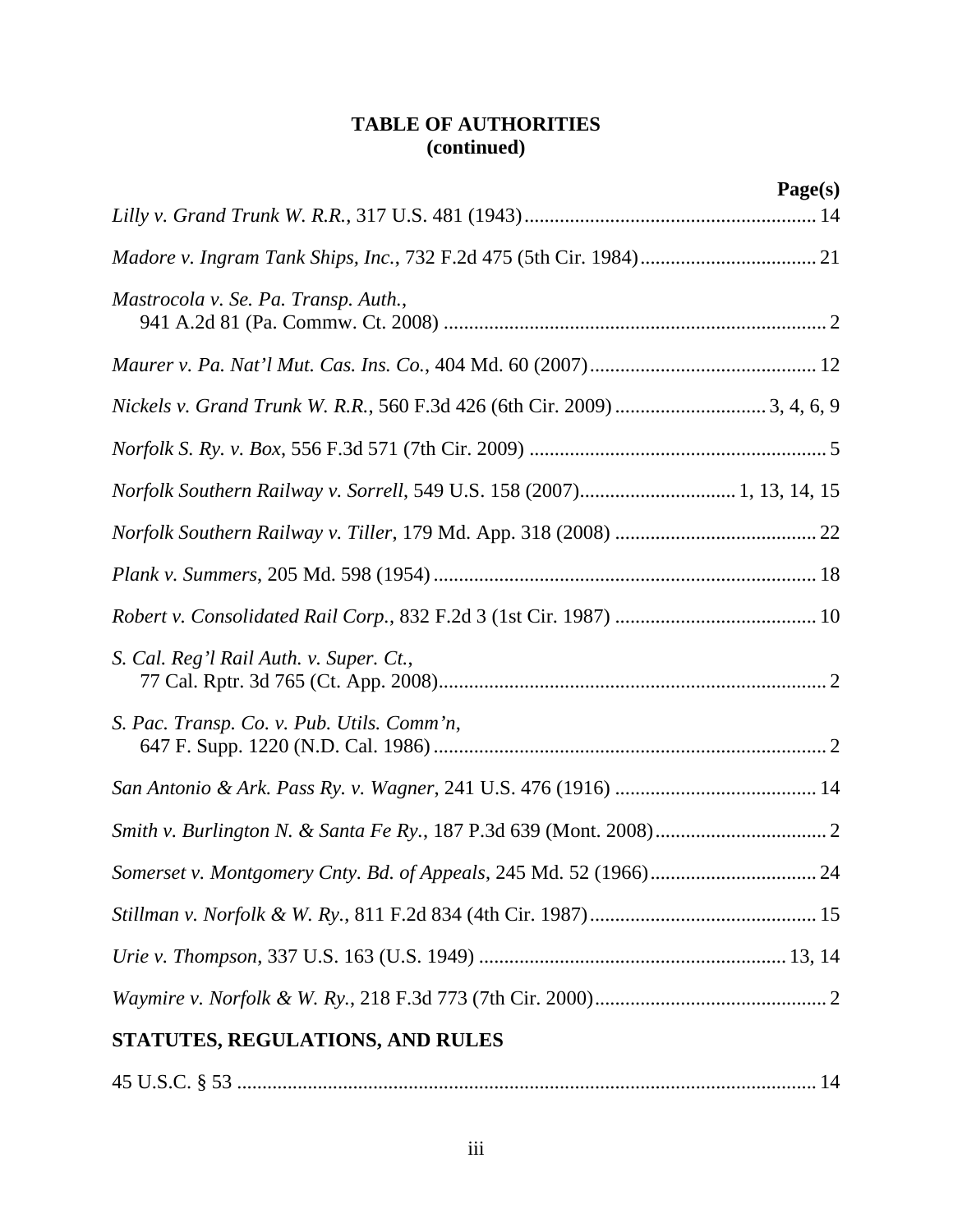## **TABLE OF AUTHORITIES** (continued)

# $Page(s)$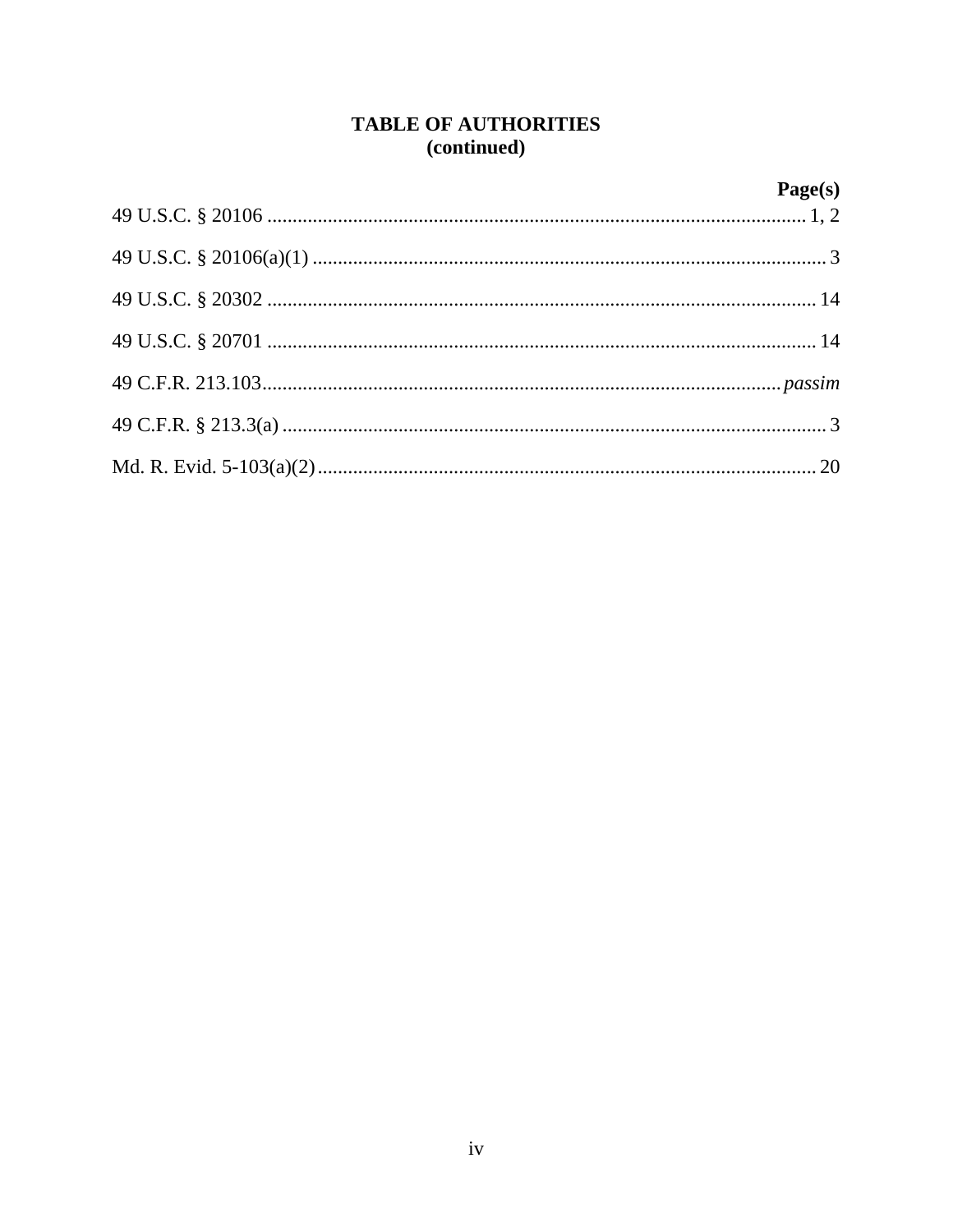#### **ARGUMENT**

Plaintiff concedes the core of the first issue presented—admitting (for the first time) that the FRSA ballast regulation applies in rail yards. His argument on the second issue—whether FELA calls for an employee-friendly standard of review—fails to come to grips with the Supreme Court's dispositive decision in *Norfolk Southern Railway v. Sorrell*, 549 U.S. 158 (2007). And as to the third issue, Plaintiff not only fails to distinguish the many cases we cited for the proposition that work-life statistics are highly material to a jury's determination of future economic damages, but is unable to offer even one case that supports the exclusion of such evidence.

## **I. Plaintiff's Claims Are Precluded By The FRSA Because They Challenge The Ballast CSXT Used To Support Its Tracks.**

### **A. Plaintiff Concedes That 49 C.F.R. § 213.103 Precludes Any Claim Challenging Ballast That Affects Track Support.**

Plaintiff's brief begins with an important concession: "There seems to be no disagreement between the parties that an FELA claim alleging negligent choice of track support ballast would be precluded, while an allegation of negligent ballast choice that does not pertain to the track support ballast would not be precluded." Pl.'s Br. 1. That is a correct statement of the law. But it is contrary to both Plaintiff's position until now and the opinion of the Court of Special Appeals ("CSA"). Nevertheless, CSXT and Plaintiff now agree—and this Court should clearly hold—that 49 C.F.R. § 213.103 categorically precludes any FELA claim alleging harm from ballast that affects track support. So holding will erase the factually baseless and legally erroneous distinction that the CSA drew (at Plaintiff's request) between ballast on the mainline and ballast in the rail yard.

By conceding this point, Plaintiff now *agrees* that a FELA claim is precluded if the subject matter of the claim is covered by a regulation promulgated under the FRSA.<sup>1</sup>

<sup>1</sup> Plaintiff tacitly disavows the unions' assertion that Congress repealed preemption, and thus preclusion, under the FRSA. *Compare* Pl.'s Br. 12 ("There is no dispute that the FRSA contains a state law preemption clause, 49 U.S.C. § 20106, which has been held to also preclude certain federal claims under the FELA.") *with* Unions Am. Br. 2 ("This brief … will show that the FRSA does not preempt/preclude actions pursuant to the FELA based upon state law."). And for good reason: The unions' contention that the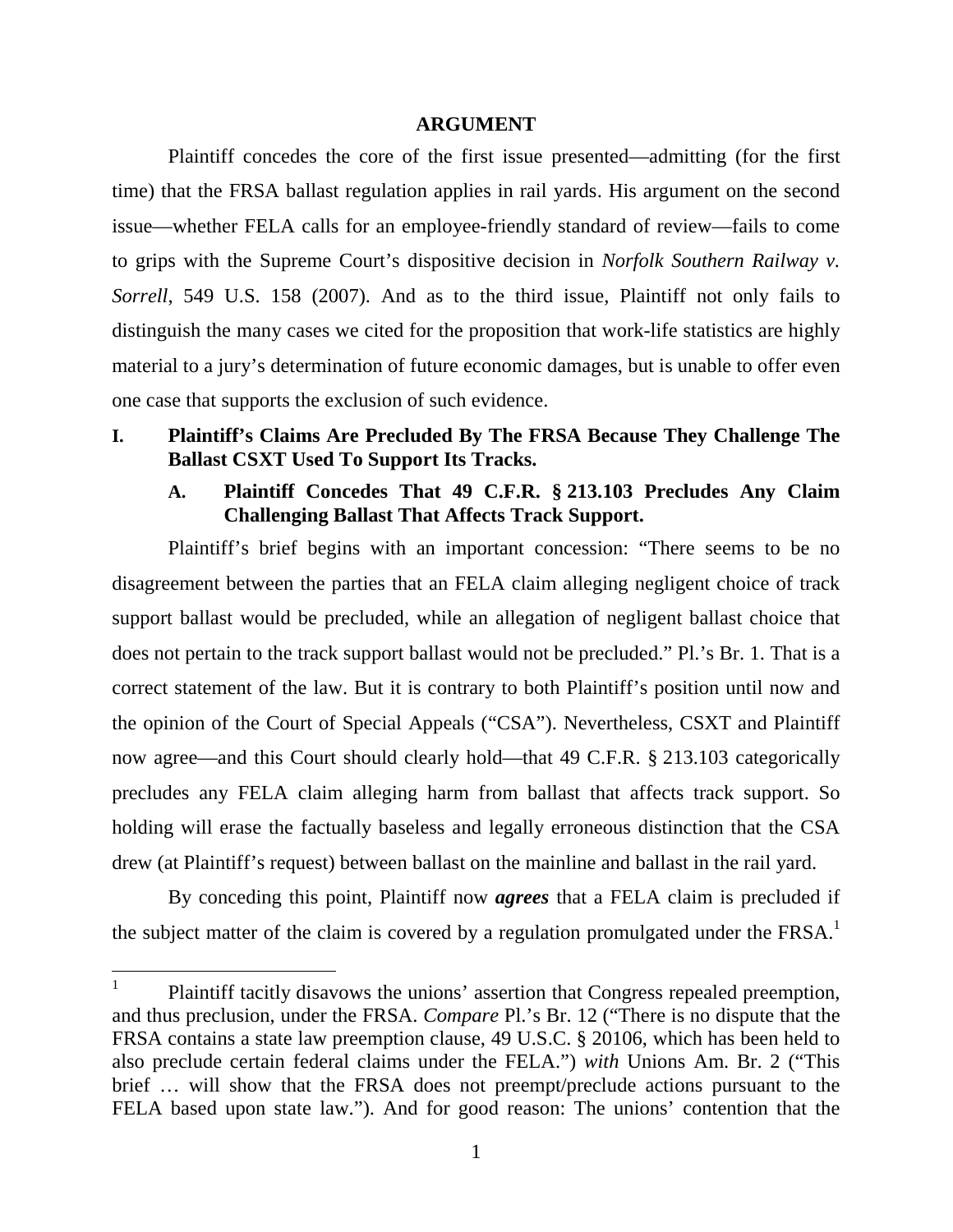*See* CSXT Br. 12–16. And he also necessarily agrees that the FRSA ballast regulation, 49 C.F.R. § 213.103, covers the subject of ballast that affects track support—whether on the mainline or in a rail yard.<sup>2</sup> See CSXT Br. 16–24. Plaintiff's concession constitutes a fundamental change in position. Until now, Plaintiff, relying on the CSA's earlier decisions in *Miller* and *Bickerstaff*, had steadfastly insisted that § 213.103 does not preclude a FELA claim alleging injury from walking or working on ballast located in a rail yard. For example, in the circuit court, Plaintiff argued that "the FRSA does not preclude an FELA claim for CSXT's use of improper ballast in its yards." Rep. App. 7–8. And in the CSA, he argued that "49 C.F.R. 213.103 has no preclusive effect on FELA claims based on negligent ballast choice within the train yards," and thus no preclusive effect in this case because "Mr. Pitts' claims arise entirely from his work within the train yards and not on mainline track." Rep. App. 10.

Having finally acknowledged the legal principles that control this case, Plaintiff does not defend the CSA's contrary legal ruling. Although he accuses CSXT of misreading the CSA's opinion—asserting that "[t]he court never stated that claims pertaining to the track support ballast in the rail yards are not precluded" (Pl.'s Br. 14–

2007 "Clarification Amendment" to 49 U.S.C. § 20106 abolished FRSA preemption (Unions' Am. Br. 20–21), and thus the preclusion of FELA claims, has been squarely rejected by every court to consider it. *See, e.g.*, *Henning v. Union Pac. R.R.*, 530 F.3d 1206, 1215 (10th Cir. 2008); *S. Cal. Reg'l Rail Auth. v. Super. Ct.*, 77 Cal. Rptr. 3d 765, 782, 784 (Ct. App. 2008); *Smith v. Burlington N. & Santa Fe Ry.*, 187 P.3d 639, 646 (Mont. 2008); *Kill v. CSX Transp., Inc.*, 923 N.E.2d 1199, 1207 (Ohio Ct. App. 2009); *Mastrocola v. Se. Pa. Transp. Auth.*, 941 A.2d 81, 90 n.12 (Pa. Commw. Ct. 2008).

<sup>2</sup> Although Plaintiff reaches the correct result regarding the scope of  $\S 213.103$ , he continues to contend that "'State and federal regulations … cannot be held to cover the same subject matter unless they address the same safety concerns.'" Pl.'s Br. 13 (quoting *S. Pac. Transp. Co. v. Pub. Utils. Comm'n*, 647 F. Supp. 1220, 1225 (N.D. Cal. 1986), *aff'd per curiam*, 820 F.2d 1111 (9th Cir. 1987)). As discussed in our opening brief (at 20–21 n.15), the Supreme Court has rejected that proposition, holding that the FRSA's preemption clause "does not … call for an inquiry into the Secretary's purposes, but instead directs the courts to determine whether regulations have been adopted that in fact cover the subject matter." *CSX Transp., Inc. v. Easterwood*, 507 U.S. 658, 675 (1993); *see also, e.g.*, *Waymire v. Norfolk & W. Ry.*, 218 F.3d 773, 776 (7th Cir. 2000) ("the preemption clause does not require an inspection of the regulation's motivation").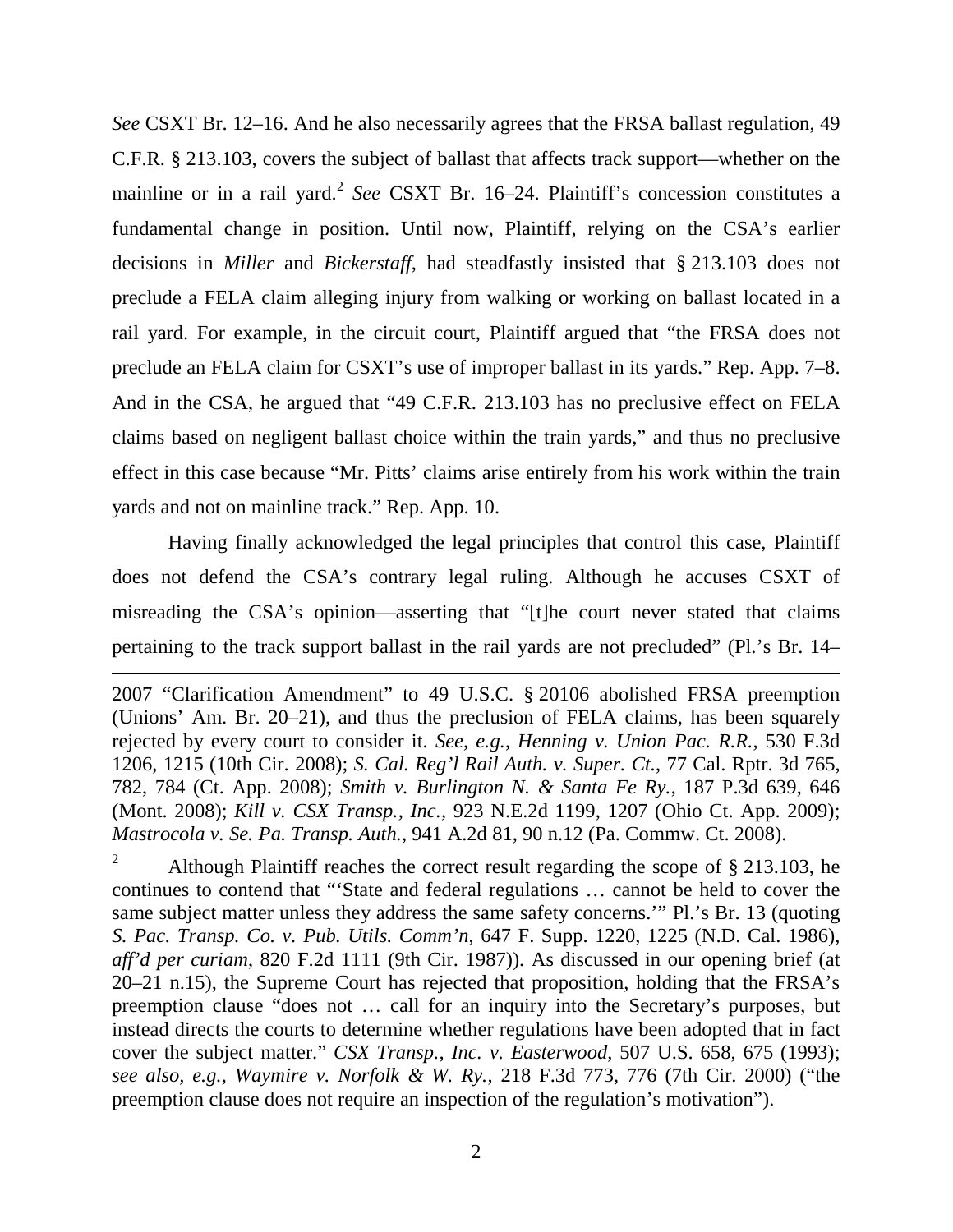15)—it is Plaintiff, not CSXT, who misreads the opinion. Despite observing that "the plain language of 49 C.F.R. § 213.103 demonstrates that the regulation applies to ballast used for track support" (203 Md. App. at 369), the CSA squarely held that the regulation neither "covers [n]or 'substantially subsumes' the issue of ballast used in rail yards" (*id.*) and that "FELA claims involving the use of ballast in rail yards … are not precluded by 49 C.F.R. § 213.103" (*id.* at 371). *See* CSXT Br. 21. That is a categorical holding that directly contrary to 49 C.F.R. § 213.3(a)—excludes rail yards from the scope of the ballast regulation, and thus from the preclusion analysis. In conceding that this categorical exclusion of rail yards from the preclusion analysis is wrong, Plaintiff has repudiated the  $CSA's$  holding.<sup>3</sup>

Plaintiff not only abandons the position he took below, but also mischaracterizes CSXT's position there. He says that CSXT argued "that the [ballast] regulation 'covers' *walkways* and, therefore, 'precludes' *any* suit under the FELA pertaining [to] walkway ballast choice." Pl.'s Br. 12 (emphasis added); *see also id.* at 26. But CSXT never argued that every claim related to "walkway" ballast is precluded. From the outset, CSXT has taken the position—now endorsed by Plaintiff—that "[t]he critical inquiry is whether the

<sup>3</sup> Plaintiff's about-face has resulted in some anomalies in his brief. For example, he retains a section from his CSA brief asserting that the preclusion of ballast claims will result in an "*ad hoc* patchwork of walkway ballast choices under the guise of national uniformity." Pl.'s Br. 28. Yet that assertion not only is inconsistent with his concession that § 213.103 precludes claims relating to ballast used for track support, but also is wrong on the merits. Although the size of ballast used to support the track structure might vary from location to location depending on local conditions (*see* CSXT Br. 16–17 & n.11; AAR Am. Br. 7–11), all track-support ballast will be selected according to a single, nationally uniform set of criteria, namely those set forth in § 213.103. And that is exactly as Congress and the Federal Railroad Administration intended it to be: Congress directed that "*regulations* … related to railroad safety … shall be nationally uniform to the extent practicable" (49 U.S.C. § 20106(a)(1) (emphasis added)), but never suggested that those regulations should rigidly ignore highly localized conditions. And the FRA, fully aware of the tremendous variability in local conditions and its corresponding inability to dictate inflexible ballast-size requirements, deliberately chose to leave the selection of ballast for a particular location "to the railroads' discretion so long as the ballast performs the enumerated support functions." *Nickels v. Grand Trunk W. R.R.*, 560 F.3d 426, 431 (6th Cir. 2009).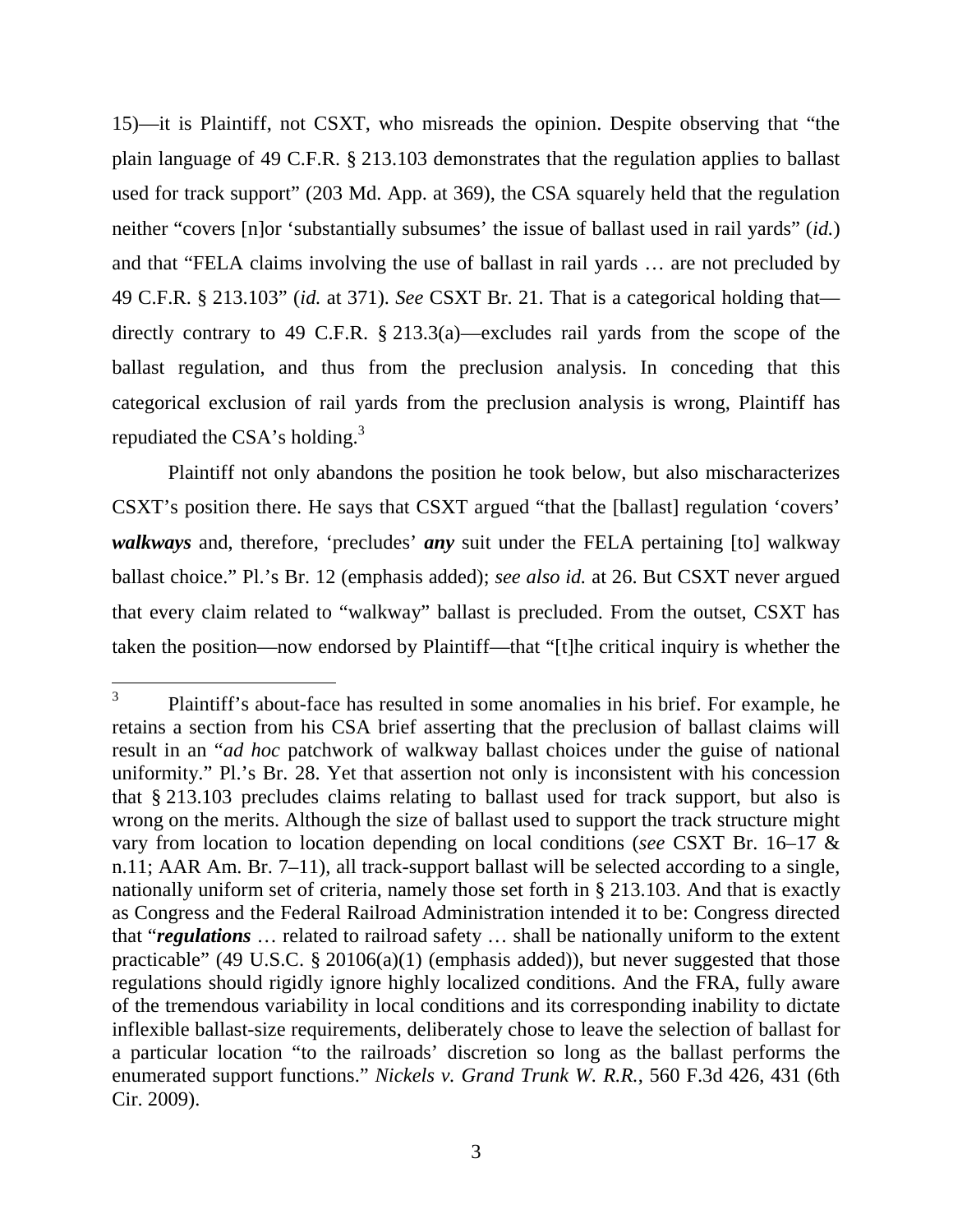ballast in question performs a track-support function" and that "*[i]f* the material supports track, *then* it is covered by the regulation" and a FELA action based on the size of that ballast is precluded. CSXT Br. 22 (emphasis added). $<sup>4</sup>$  Far from arguing that every claim</sup> related to "walkway" ballast is necessarily precluded, CSXT believes that the term "walkway" adds nothing but confusion to the preclusion analysis because that term denotes any surface on which employees regularly walk, without regard to whether that surface is part of the track structure or is completely separate from the track structure. *See* CSXT Br. 26.

Plaintiff says that "nothing in the record" supports our observation that some "walkways" are part of the track-support structure. Pl.'s Br. 17. To the contrary, Plaintiff's own expert admitted that, when testifying about "walkways," he was *including* areas that indisputably constitute part of the track-support structure. The expert "defined a walkway in a rail yard as essentially anywhere within that rail yard that an employee might walk" and acknowledged that this "would necessarily include areas alongside the track or perhaps even within what's known as the gauge of the track," both of which "help support the track structure." E79*.* 5 Thus, the facts here are like those in *Nickels*, in which the Sixth Circuit held FELA claims to be precluded because "the plaintiffs had not brought claims alleging negligence 'in the railroads' use of oversized ballast in areas *completely separate* from those where track stability and support were concerned.'" Pl.'s Br. 24 (quoting *Nickels*, 560 F.3d at 432).

<sup>4</sup> In the circuit court, CSXT argued that Plaintiff's claim is precluded because it arose from the selection of ballast whose "purpose was to 'provide physical support for the track structures, and/or adequate drainage, and falls within the purview of 49 C.F.R. § 213.103.'" Rep. App. 2–3 (quoting Rep. App. 6); *see also* Rep. App. 12–13.

<sup>5</sup> At the summary-judgment stage, CSXT presented uncontroverted evidence that "the ballast complained of by Plaintiff was either under, alongside, or adjacent to the track (rails and ties) and/or switches, and constituted structural support and/or adequate drainage for the track." Rep. App. 5. Plaintiff never disputed that, arguing instead that, as a matter of law, his claim was not precluded under *Miller* and *Bickerstaff*, in which the CSA had held that "49 C.F.R. § 213.103 does not preclude FELA claims alleging negligent use of ballast on walkways" or "in the rail yard." *Pitts*, 203 Md. App. at 364– 65.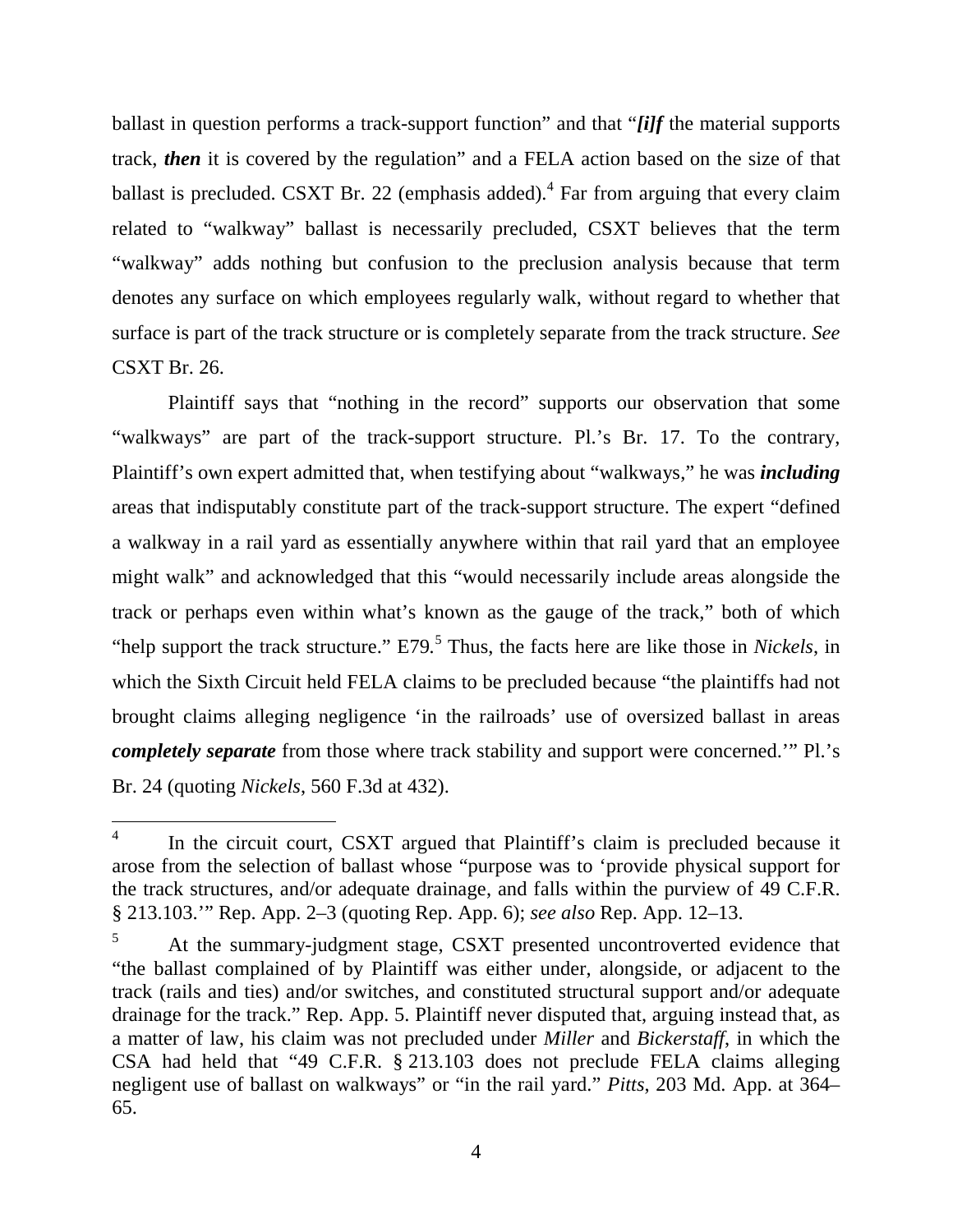Contrary to the CSA's holding below (as well as in *Miller* and *Bickerstaff*), it makes no difference whether the ballast at issue is located in a rail yard or used as a walkway. The only relevant distinction for preclusion purposes is between ballast that affects the track-support structure and ballast that does not. Claims relating to the former are precluded; claims relating to the latter are not.<sup>6</sup> Accordingly, consistent with Plaintiff's concession, this Court should hold that 49 C.F.R. § 213.103 precludes all FELA claims alleging injury from ballast *that affects the track support structure*.

## **B. The Only Remaining Issue Is The Proper Form Of Relief—Judgment For CSXT Or A New Trial.**

Plaintiff's repudiation of the CSA's holding below—and the manifest erroneousness of that holding (*see* CSXT Br. 11–23)—require relief for CSXT, leaving only the question of what form that relief should take. As we discuss below, CSXT is entitled to judgment because undisputed evidence shows that Plaintiff worked exclusively on track-supporting ballast. At minimum, CSXT is entitled to a new trial in which the

<sup>6</sup> Plaintiff cites ten cases holding that § 213.103 either does not preclude FELA claims involving "walkways" or does not preempt state "walkway" regulations. Pl.'s Br. 24–25. Only two of those cases—*Davis v. Union Pac. R.R.*, 598 F. Supp. 2d 955 (E.D. Ark. 2009), and *Norfolk S. Ry. v. Box*, 556 F.3d 571 (7th Cir. 2009)—considered whether the claim or regulation at issue involved ballast that affected the track-support structure. The courts in both cases found no preclusion or preemption precisely because, as a matter of fact, the ballast at issue did not affect the track-support structure. In *Davis*, the court found that "[t]he area in which plaintiff was walking does not support any track." 598 F. Supp. 2d at 955. And in *Box*, the dispositive finding was the trial court's conclusion that the regulation at issue "has not caused demonstrable drainage … problems." 556 F.3d at 574. Another case cited by Plaintiff—*DeHahn v. CSX Transp., Inc.*, 925 N.E.2d 442 (Ind. Ct. App. 2010)—involved a plaintiff's allegation that the railroad's "placement of the ballast on top of the ties … caused him to slip and fall." *Id.* at 450. *DeHahn* is inapposite because ballast that is placed *on top of the ties* plainly is not part of the track-*support* structure. The seven other cases cited by Plaintiff are premised on the factually erroneous and legally irrelevant ground that § 213.103 is, supposedly, concerned only with track stability and not employee safety. They accordingly are contrary not only to Plaintiff's concession that "FELA claims alleging negligent choice of track support ballast [are] precluded" (Pl.'s Br. 1), but also to the Supreme Court's admonition that the FRSA's preemption clause "does not … call for an inquiry into the [regulation's] purposes" (*Easterwood*, 507 U.S. at 675). *See* CSXT Br. 20 n.15; *see also* note 2, *supra*.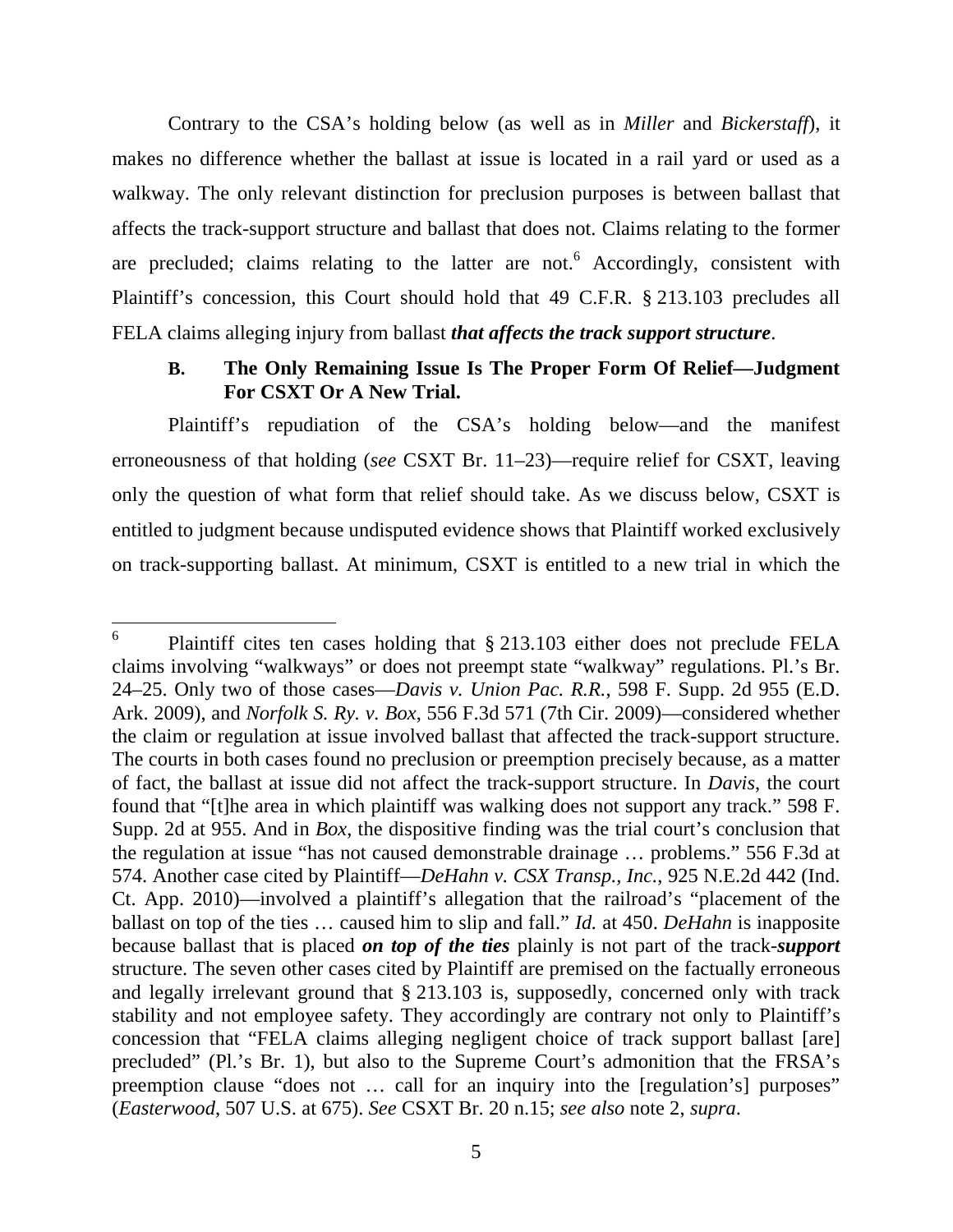jury is instructed to apportion responsibility for Plaintiff's alleged injury between activities that occurred on track-supporting ballast (which are non-compensable) and those that occurred on ballast that was "completely separate" from track-supporting ballast (which are compensable if the other elements of a FELA claim have been proven).

## **1. CSXT is entitled to judgment because the undisputed evidence established that Plaintiff's activities did not involve walking or working on ballast "completely separate" from that used for track support.**

Recognizing that § 213.103 precludes any FELA claim arising from ballast that affects the track-support structure, Plaintiff correctly notes that he may "'pursue his ballast-related claims only to the extent that Plaintiff's claims relate to ballast being used in areas *completely separate* from those where track support … [is] concerned.'" Pl.'s Br. 24 (quoting *Brenner v. Consol. Rail Corp.*, 806 F. Supp. 2d 786, 796 (E.D. Pa. 2011)) (emphasis added); *see also id.* (quoting *Nickels*, 560 F.3d at 432, for the proposition that claim alleging negligent ballast choice is precluded unless it relates to "areas completely separate from those where track stability and support [are] concerned"). Plaintiff's claim is precluded, and CSXT is entitled to judgment, precisely because the ballast on which he worked is *not* "completely separate" from the track-support structure.

Plaintiff does not dispute that he testified to having engaged in only four activities that regularly required him to walk or work on ballast. *See* CSXT Br. 25. He admits that to perform two of the activities he identified—throwing switches and attaching air-brake hoses—"he would have had to stand on the track structure." *See* Pl.'s Br. 15–16. But he contends that the record contains no evidence that he performed the other activities mounting and dismounting locomotives and walking alongside and around locomotives—on the ballast "immediately adjacent to the track" that his expert admitted serves a track-support function.

Yet when describing the track-support ballast "immediately adjacent to the track," Plaintiff's expert plainly was referring to the areas where Plaintiff worked:

Q. Ballast is directly underneath the track or within the gauge of the track. Does that help support the track structure?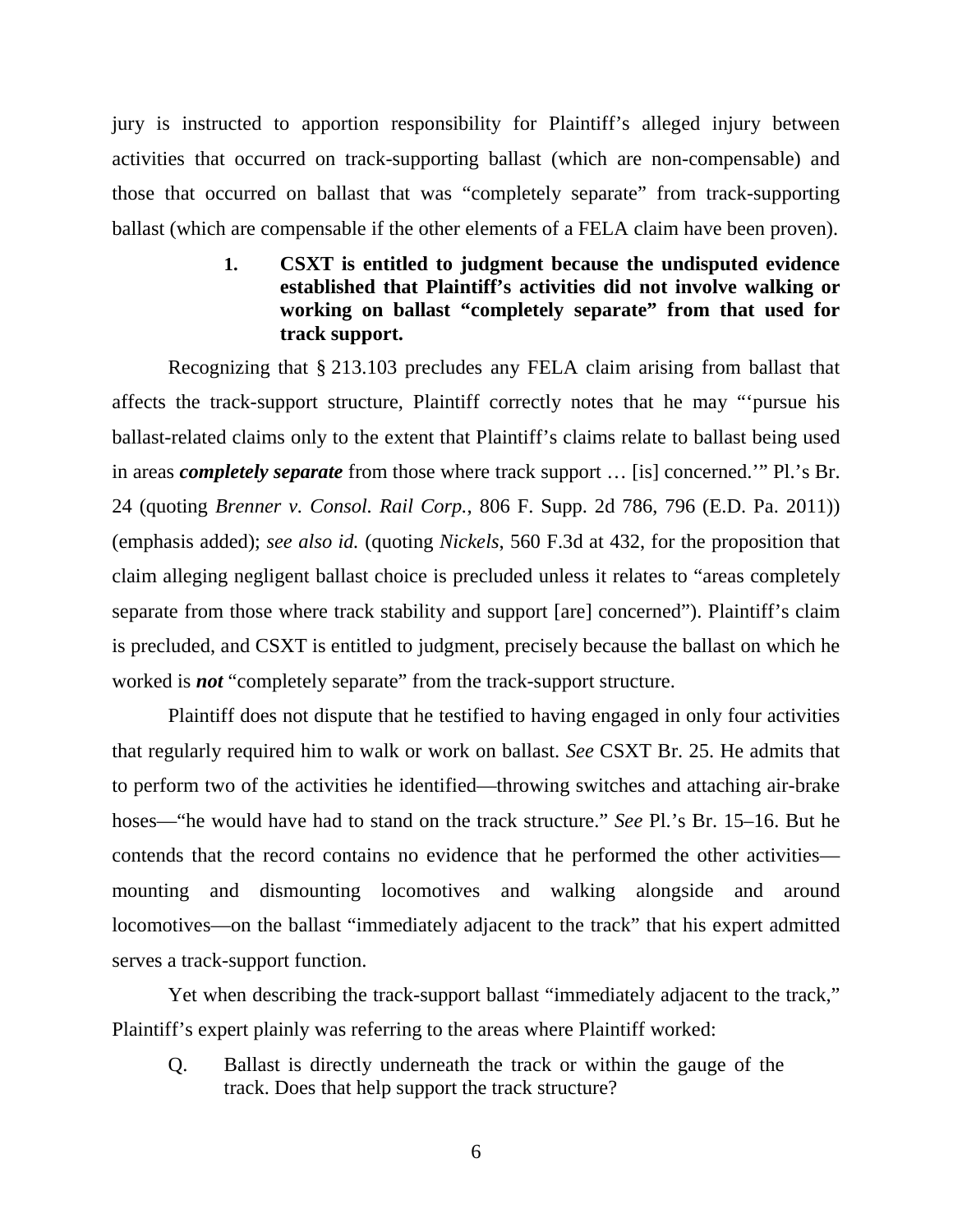- A. Yes, it does.
- Q. Does that help drain the track structure?
- A. Yes.
- Q. Ballast that's immediately adjacent to the track, is that also helping support and drain the track structure?
- A. Yes, it is.
- Q. Necessarily, the areas where Mr. Pitts would walk during the course of his career as a railroad engineer, would include areas that were immediately alongside the track and, in fact, occasionally within the gauge of the track because of the fact that he works on locomotives, would they not?
- A. I believe so, yes.

E79. That testimony is, moreover, consistent with a commonsense understanding of the two tasks at issue. When mounting or dismounting a locomotive, Plaintiff would have had to stand (or land) "immediately adjacent to the track" on which the locomotive was located. Similarly, when walking around the locomotive to conduct an inspection, Plaintiff would have had to be "immediately adjacent to the track" on which the locomotive was located so that he could perform the inspection. As his expert admitted, the ballast there "help[s] support and drain the track structure." E79.

Plaintiff contends that "the photographs [admitted in evidence] show that the width of the trains would have made it nearly impossible to walk in an area of track support while walking alongside a train." Pl.'s Br. 16. On the contrary, the two photographs in which someone is shown walking alongside a train (E230 and E232) confirm that such activities occur on ballast that affects track support. This is evident from the diagram that Plaintiff himself employs, which indicates that the track-support structure extends at least 2.5 feet from the end of the cross-tie on tracks in the rail yard. *See* Pl.'s Br. 2 (discussing E241). At the end of the cross-tie in that diagram, there is a 6 inch "shoulder" of ballast that is level with the top of the cross-tie, beyond which is a slope of ballast that extends two units out for every unit down. *Id.* The total height of the ballast in this diagram is at least one foot: six inches of ballast under the tie, plus the height of the ballast surrounding the cross-tie up to the top of the cross-tie itself, which is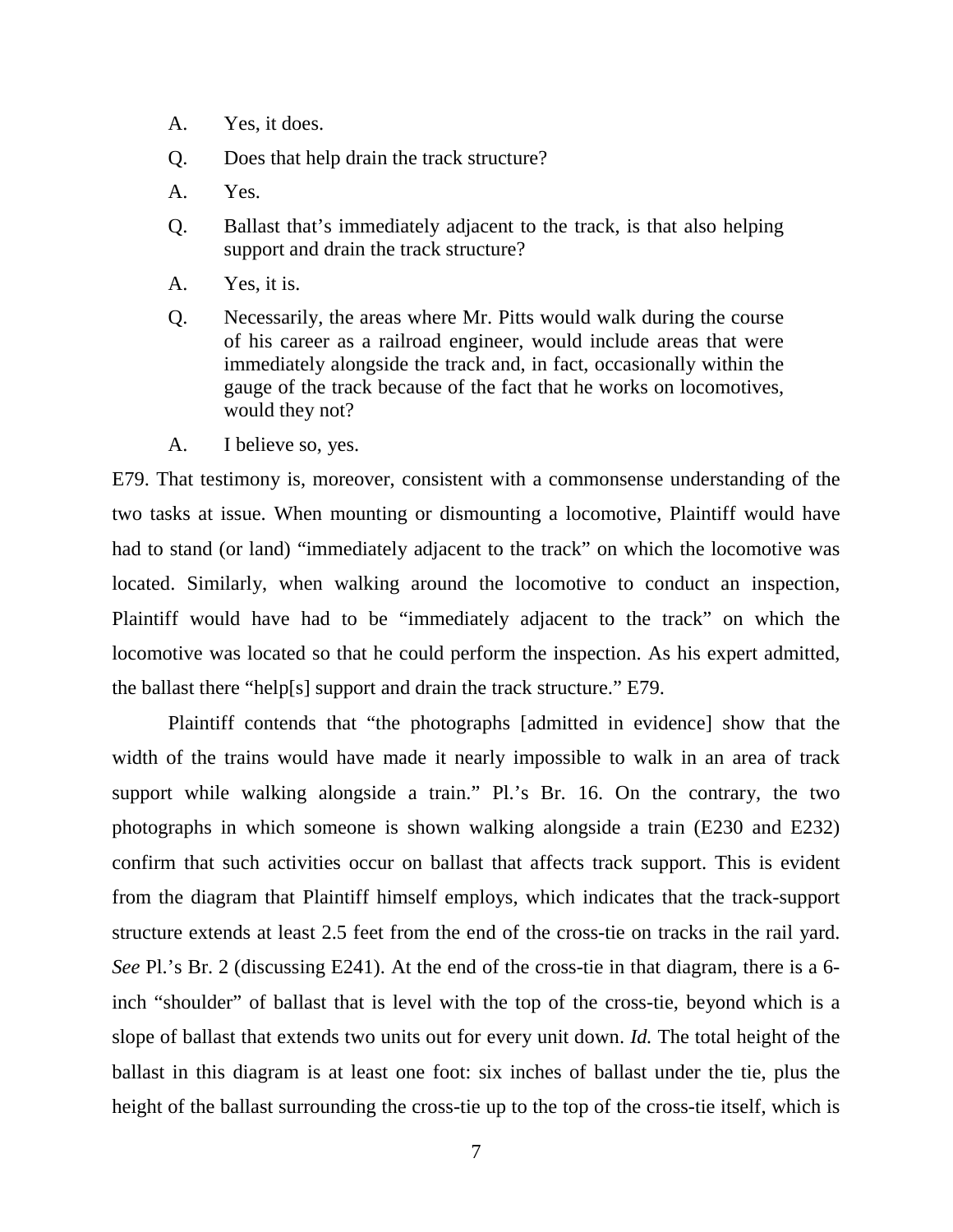at least another six inches. *See id.* ("the total trapezoid [is] one foot tall"); E230 (revealing the exposed ends of some cross-ties). Thus, the track-support area in this diagram extends out at least two feet beyond the 6-inch shoulder (two feet out for one foot down), resulting in a total track-support area that extends at least 2.5 feet beyond the end of the cross-tie—an area large enough to encompass all of the jobs described by Plaintiff. The photographs depicting people walking alongside a train—including E230, in which a foot-long tape measure is visible—confirm not only that it is *possible* to walk within 2.5 feet of the end of a cross-tie, but that this is the most natural place to walk when performing the tasks Plaintiff described. Moreover, every photograph showing a railcar or locomotive on the track confirms that the car or locomotive may be wider than the *rails*, but does *not* "extend[] out beyond the width [of] the crossties" (Pl.'s Br. 8) or prevent employees from walking in the track-support area that extends beyond the end of the cross-ties. *See* E211–13, 228–30, 232, 234–35. At the very least, it should be beyond dispute that, when mounting or dismounting a locomotive or walking around a locomotive to conduct an inspection, Plaintiff naturally would have stood within the area that affects track support (according to the evidence that Plaintiff himself cites).

Plaintiff contends that once the track-supporting ballast depicted in Exhibit 241 begins to slope down—*i.e.*, beyond the 6-inch shoulder of ballast that is level with the cross-tie—other material can be placed on top of it without affecting track support. Pl.'s Br. 2–3. Thus, he claims that railroads can "fill the darkened walkway areas" in his modified diagram with any material they want without affecting track stability, resulting in "an area that is not part of the track support" beginning "just seven inches from the end of the crosstie." *Id.* at 3. But Plaintiff's premise (which lacks any record support) is false; ballast that is placed on top of track-support ballast *does* affect the track-support structure. Indeed, Plaintiff's own expert testified that placing small ballast on top of large ballast is problematic because the small ballast will, like crumbs in a bowl of chips, gradually settle to the bottom. E69. When that happens, the small ballast can clog drainage channels between the large ballast, create a substrate for plant growth, or otherwise interfere with the stability of the large ballast by altering the way that the rocks

8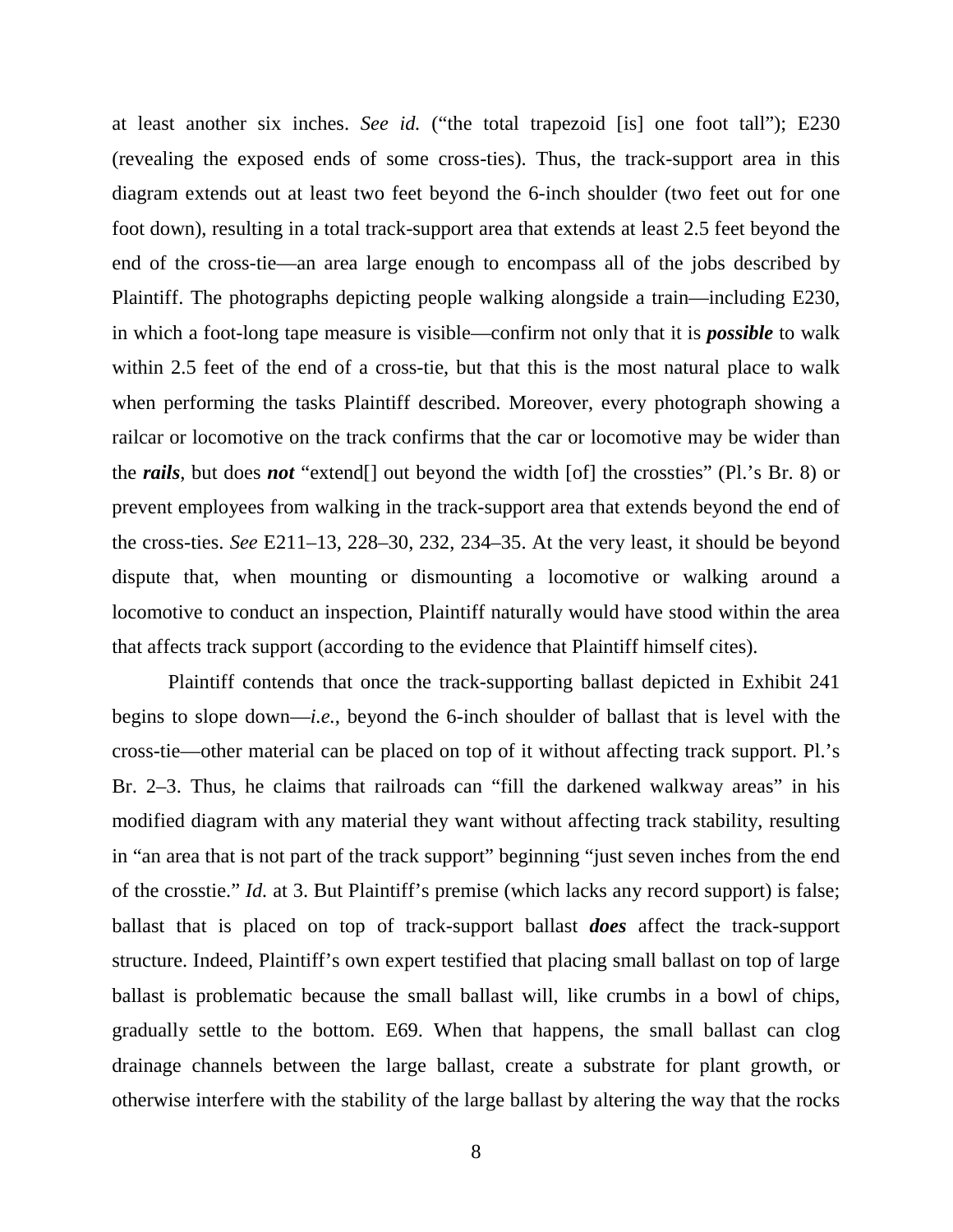"interlock." As the brief submitted by the Association of American Railroads ("AAR") explains, "overlaying small ballast on top of larger ballast can impede the ability of the ballast effectively to perform its drainage function," as well as "destroy[]" its resilience and stability." AAR Am. Br. 9.<sup>7</sup> In short, ballast placed on top of track-supporting ballast is not "completely separate" from the track-support structure, but instead affects the track-support function of the underlying ballast. Accordingly, the discretion that § 213.103 accords railroads to select the appropriate ballast to guarantee track support in any given location necessarily includes the discretion to decide whether to place small ballast on top of large ballast.<sup>8</sup> Section 213.103 therefore precludes any claim challenging the exercise of that discretion.

Plaintiff's testimony, his expert's testimony, and the photographs Plaintiff introduced prove that the ballast on which Plaintiff worked was not "completely separate" from the track-support structure. <sup>9</sup> Plaintiff's claim is precluded, and CSXT is entitled to judgment as a matter of law.

#### **2. At minimum, CSXT is entitled to a new trial.**

Plaintiff grudgingly concedes that "CSX produced some general evidence that Mr.

<sup>7</sup> Plaintiff does not dispute the substance of the AAR's amicus brief, which CSXT urges the Court to accept.

<sup>8</sup> To be sure, CSXT's internal planning diagram indicates that smaller ballast *can* be placed on top of large ballast (E241), but because the diagram depicts an area that is not "completely separate" from the track-support structure, § 213.103 entrusts the decision whether to do so in any particular location "to the railroads' discretion." *Nickels*, 560 F.3d at 431.

<sup>9</sup> Plaintiff is simply wrong in asserting that "CSX itself admitted that a substantial amount of Mr. Pitts' walking occurred away from any track support area." Pl.'s Br. 19 (citing CSXT Br. 6 & 25 n.18). As the cited passages of our brief confirm, CSXT merely pointed out that there is no evidence, one way or the other, whether the few hundred feet of ballast on which Plaintiff occasionally walked from the rail yard office to his locomotive was involved in track support or not. CSXT Br. 25 n.18 ("Plaintiff ... did not specify whether this occurred within or adjacent to the gauge of the track or on pathways that formed no part of the track-support structure."). Moreover, as we pointed out, this was not a material part of Plaintiff's work because it was required only occasionally and involved only a single short walk on those days when it was required.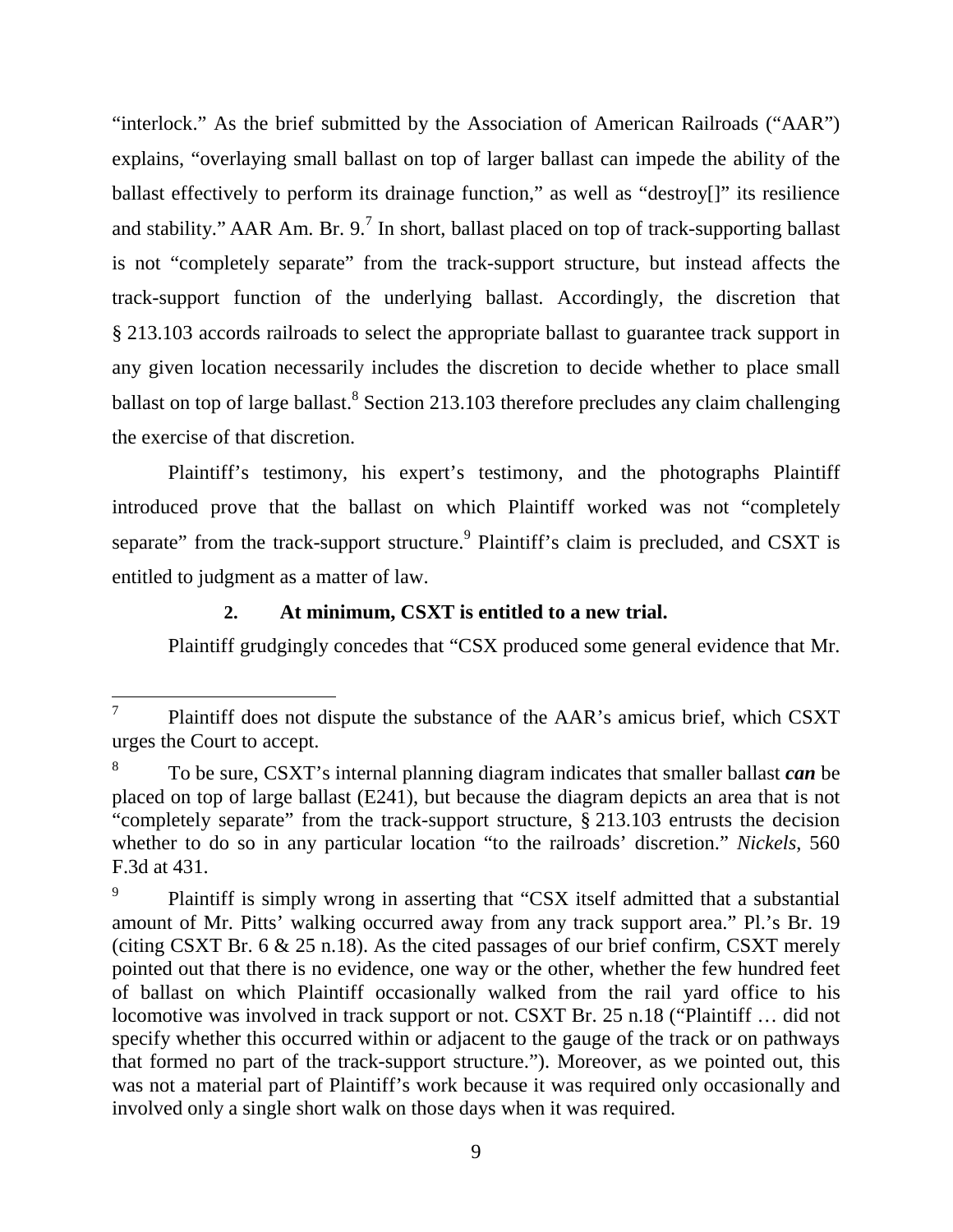Pitts may have walked on areas of track support from time to time." Pl.'s Br. 15. Specifically, he admits that two of the four tasks he performed on ballast—namely, throwing switches and coupling air hoses—are performed on ballast that affects track support. *Id.* at 16; *cf.* CSXT Br. 25. Thus, Plaintiff *concedes* that half the tasks he performed on ballast were performed on *track-support* ballast. He suggests that there is no evidence regarding the type of ballast that he walked on "as he walked from switch to switch" or "from hose to hose" (Pl.'s Br. 16), but there is no evidence that Plaintiff walked from switch to switch or hose to hose (as opposed to throwing a switch or connecting a hose and then re-boarding his locomotive). *See* E34–37. Moreover, even assuming, despite the lack of any record evidence, that Plaintiff did walk from one switch or one hose to another, he necessarily would have done so alongside the train, adjacent to the track. As discussed above (at 6–9), when walking alongside a track, Plaintiff was on track-support ballast.

More fundamentally, any dispute about the proportion of Plaintiff's time spent on track-support ballast is irrelevant to whether CSXT is entitled to a new trial. Plaintiff now has admitted that (i) §213.103 precludes any claim alleging injury from working on tracksupport ballast, and (ii) at least some of his work took place on ballast that affects track support. If the correct legal principle had been applied at trial, some percentage of liability for Plaintiff's injury would have had to have been apportioned to his work on track-support ballast, for which he now agrees that CSXT may not be held liable.

Plaintiff asserts that "what is important here is not so much the area where Mr. Pitts walked, but rather the area where he alleged CSX was negligent." Pl.'s Br. 8. That argument fails for two reasons.

First, Plaintiff is not entitled to compensation for negligent ballast selection in the abstract. Without regard to preclusion, Plaintiff has no cause of action for negligently selected ballast unless that ballast *caused his injury*. *See, e.g.*, *Robert v. Consolidated Rail Corp.,* 832 F.2d 3, 6 (1st Cir. 1987) ("FELA does not impose strict liability on employers. Plaintiffs are still required to prove the traditional common law elements of negligence: duty, breach, foreseeability, and causation."). And the ballast cannot have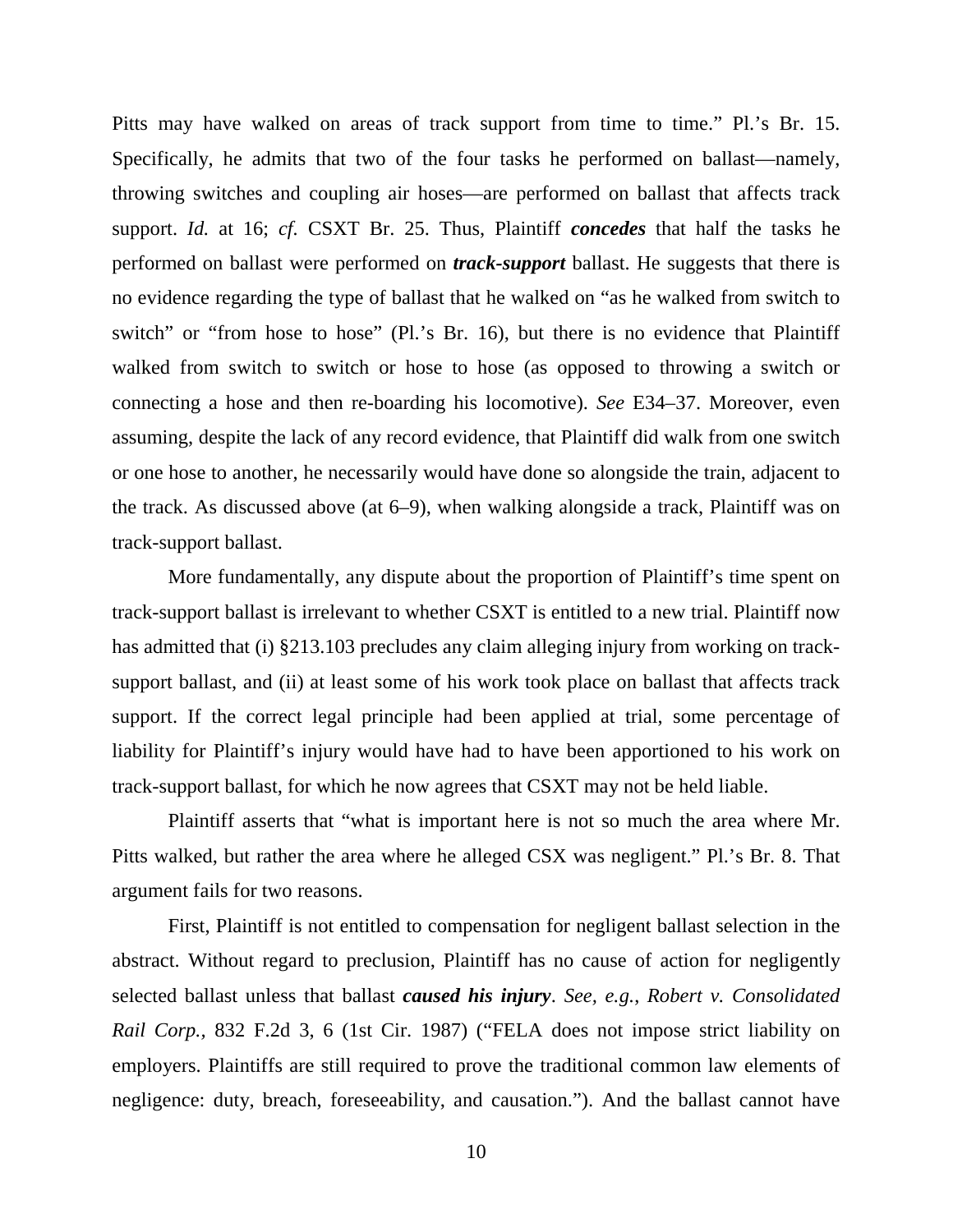caused Plaintiff's injury unless he walked on it—indeed, unless he walked on it extensively for many years. *See* CSXT Br. 8 (describing Plaintiff's "cumulative trauma" theory of causation). Thus, Plaintiff has it exactly backward: His allegations of negligent ballast choice—and his expert's testimony on that subject—are relevant *only* to the extent that they involve ballast on which he walked. And Plaintiff concedes that the ballast on which he walked while performing two of the four tasks he described performed a tracksupporting function. Pl.'s Br. 15–16.

Second, as discussed above (at 4), although Plaintiff's expert criticized CSXT's choice of ballast for "walkways," he admitted that he was using the term to refer to any area where employees walk, *even if that area also is involved in track support*. *See* E79. In other words, Plaintiff's assertion that "not once did [his expert] allege that CSX should have used different ballast as track support" (Pl.'s Br. 6) is dead wrong.

In sum, because Plaintiff has conceded that at least some of the ballast on which he worked was involved in track support—and now has admitted that claims involving ballast that affects track support are precluded, even in the rail yard—CSXT is entitled, at minimum, to a new trial in which Plaintiff's alleged injury from working on large ballast is apportioned between (i) his work on track-supporting ballast (for which he concedes that he may not receive compensation) and (ii) his work, if any, on ballast that was completely separate from the track-support structure (for which he could receive compensation if he proves the other elements of a FELA claim).

Moreover, even if there were an evidentiary gap in the current record, CSXT still would be entitled to a new trial because any such gap is attributable to the fact that the first trial was litigated on the premise—urged by Plaintiff and accepted by the circuit court—that 49 C.F.R. § 213.103 does not preclude claims alleging injuries from working on ballast located anywhere in a rail yard. *See, e.g.*, Rep. App. 7–8 (arguing that *Miller* and *Bickerstaff* required the circuit court to reject CSXT's preclusion argument on the ground that 49 C.F.R. § 213.103 "does not preclude an FELA claim for CSXT's use of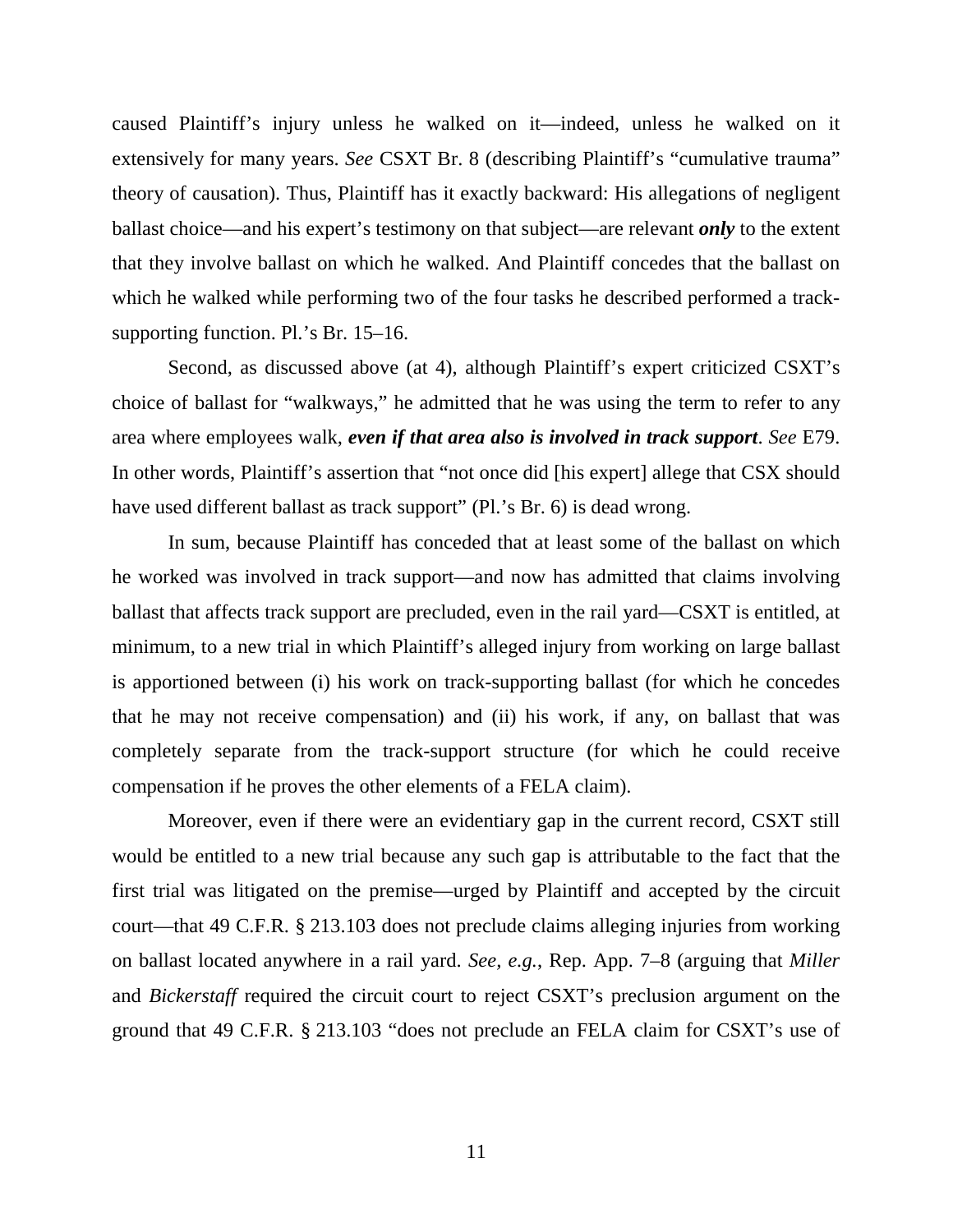improper ballast in its yards").<sup>10</sup> In that context, CSXT had no reason to introduce readily available evidence that the ballast on which Plaintiff worked was not "completely separate" from the track-support structure—including the testimony of railroadengineering expert Roy Dean who had opined in an affidavit at the summary-judgment stage that "the ballast complained of by Plaintiff was either under, alongside, or adjacent to the track (rails and ties) and/or switches, and constituted structural support and/or drainage for the track, within the purview of and in compliance with 49 C.F.R. 213.103." Rep. App. 5–6. Thus, if the Court concludes that additional evidence was required to prove CSXT's preclusion defense, fairness dictates that CSXT be given an opportunity to develop the record regarding "the size and shape of the track support structure in its rail yards" and "where Mr. Pitts walked in relation to that track support." Pl.'s Br. 18.

## **II. There Is No "Employee-Friendly" Standard Of Review In FELA Cases— And, Under The Correct Standard Of Review, CSXT Is Entitled To A New Trial Because Of Two Prejudicial Instructional Errors.**

## **A. FELA Does Not Authorize An "Employee-Friendly" Standard Of Review.**

Plaintiff contends that the CSA "never applied an employee-friendly standard of review when evaluating [the circuit court's jury] instructions." Pl.'s Br. 29. But the CSA clearly stated, without limitation, that "an 'employee-friendly standard of review' is applied in FELA cases." *Pitts*, 203 Md. App. at 360. That statement, which irreparably colored the CSA's opinion, misstates the law.<sup>11</sup>

<sup>&</sup>lt;sup>10</sup> Although the circuit court did not explain its reasons for denying CSXT's motion for summary judgment (*see* E246), the only argument that Plaintiff raised in opposing that motion was that the CSA's holding in *Miller* and *Bickerstaff* that 49 C.F.R. § 213.103 does not apply in rail yards was binding on the circuit court. *See* Rep. App. 7– 8.

<sup>&</sup>lt;sup>11</sup> Contrary to Plaintiff's contention, the CSA's error is not excused by the fact that a trial court has "'wide discretion as to the form'" of jury instructions and will not be reversed on appeal "'absent a clear abuse of that discretion.'" Pl.'s Br. 29 (quoting *Pitts*, 203 Md. App. at 390). CSXT challenges the substance of the instructions, not their form. The circuit court lacked discretion to give instructions that misstated the law or were not warranted on the facts of the case. *See Maurer v. Pa. Nat'l Mut. Cas. Ins. Co.*, 404 Md. 60, 68, 75 (2007) (reversing where instruction was not warranted by the evidence); *Benik*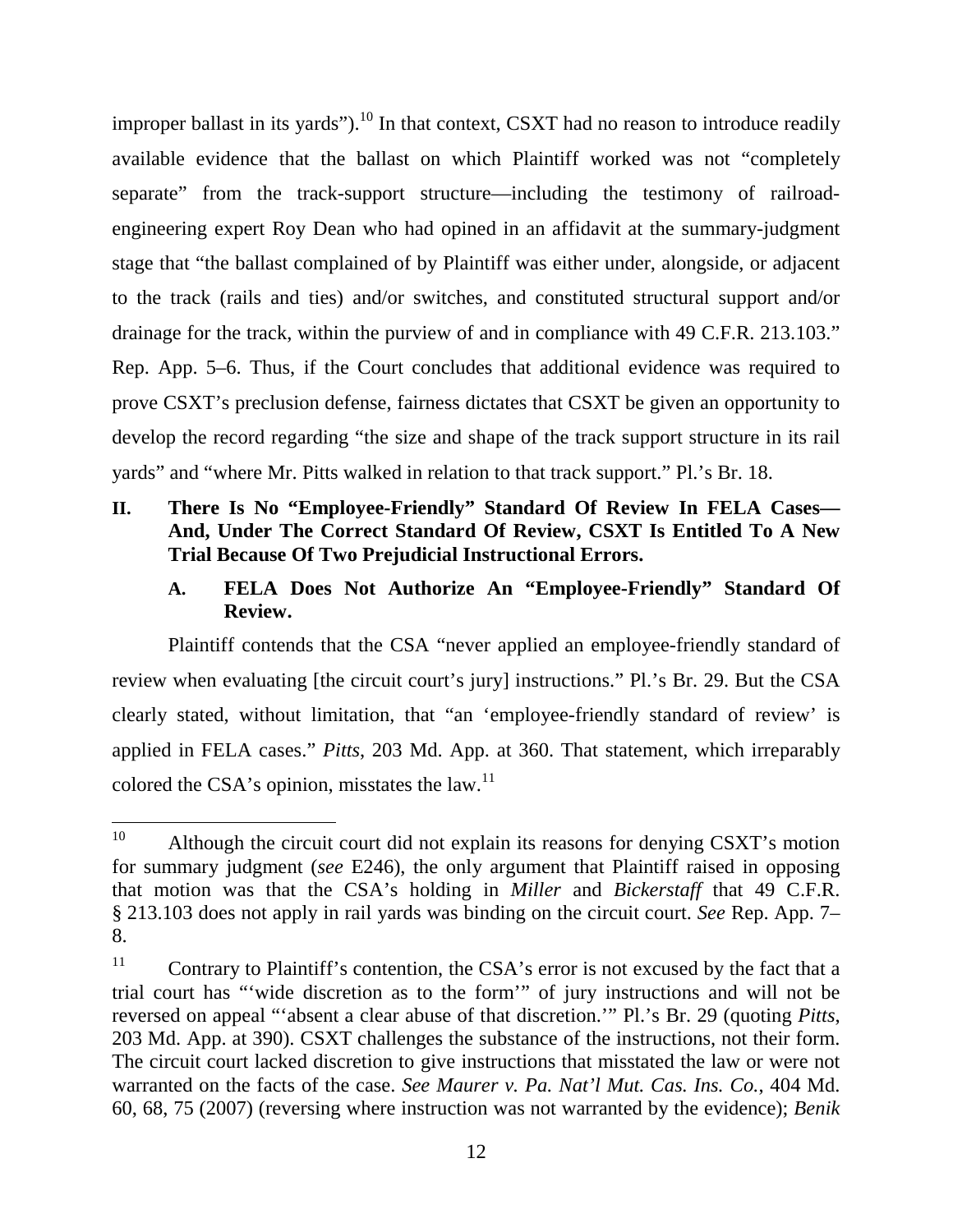As the U.S. Supreme Court has squarely held, FELA does not authorize courts to invent plaintiff-friendly rules out of thin air. If "FELA's text does not support [a] proposition," that proposition is *not* the law and "the statute's remedial purpose cannot compensate for the lack of a statutory basis." *Norfolk S. Ry. v. Sorrell*, 549 U.S. 158, 171 (2007); *see also id.* ("It frustrates rather than effectuates legislative intent simplistically to assume that *whatever* furthers the statute's primary objective must be the law") (internal quotation marks omitted.); *Coffey v. Ne. Ill. Reg'l Commuter R.R.*, 479 F.3d 472, 476 (7th Cir. 2007) (citing *Sorrell* and holding that the negligence requirement in a FELA action is identical to that in other common-law actions because, "[a]lthough the FELA is often said to require only slight evidence of negligence … that is not what the statute says"). Here, no statutory language supports the CSA's biased standard of review.

Plaintiff contests the plain teaching of *Sorrell* by citing the Supreme Court's much earlier opinion in *Kernan v. American Dredging Co.*, 355 U.S. 426 (1958). Pl.'s Br. 31– 33. According to Plaintiff, *Kernan* stands for the proposition that courts may deviate from the common law in FELA cases even when justification for such deviation "cannot be found in the statutory text." Pl.'s Br. 32. But *Kernan* stands for no such thing. The question in *Kernan* was whether, under the Jones Act, which extends "FELA … to seamen" (*Beech v. Hercules Drilling Co.*, 691 F.3d 566, 570 (5th Cir. 2012)), the violation of a safety statute constitutes negligence per se regardless of the injury at issue, notwithstanding the common-law rule that a statutory violation is negligence per se only if the statute was meant to avert the type of injury alleged. *Kernan* reaffirmed that FELA departs from the common law in this regard. 355 U.S. at 430. But contrary to Plaintiff's assertion, that departure from the common law is firmly grounded in statutory text namely, the Safety Appliance Acts and the Boiler Inspection Act, which "supplement<sup>[]</sup> the Federal Employers' Liability Act by imposing on interstate railroads 'an absolute and continuing duty' to provide safe equipment." *Urie v. Thompson*, 337 U.S. 163, 188–89

*v. Hatcher*, 358 Md. 507, 519 (2000) ("the instruction must correctly state the law") (internal quotation marks omitted).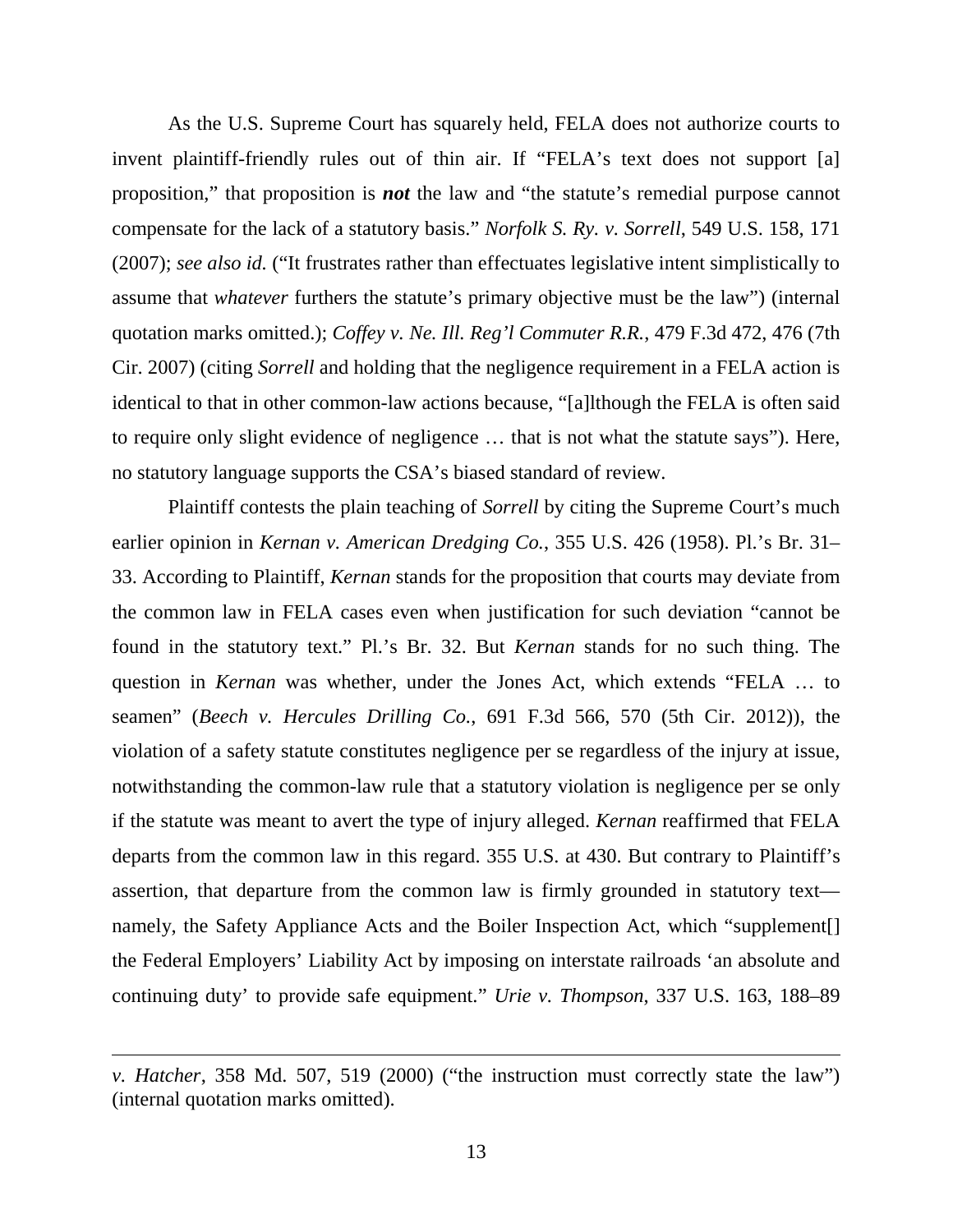(U.S. 1949) (quoting *Lilly v. Grand Trunk W. R.R.*, 317 U.S. 481, 485 (1943)).<sup>12</sup> *See* 49 U.S.C. §§ 20302, 20701. Thus, in FELA cases a violation of either railroad safety statute constitutes negligence per se regardless of the injury at issue, not because courts have license to abrogate the common law at will, but because the statutes, which "are *in pari materia*" with FELA (*Wagner*, 241 U.S. at 484), contain express, categorical language imposing an "absolute" duty on railroads (*Urie*, 337 U.S. at 188). But even if *Kernan* stood for the proposition that courts are authorized to interpret FELA in an "employeefriendly" manner even when support for such an interpretation "cannot be found in the statutory text" (Pl.'s Br. 32), as Plaintiff asserts, it would be superseded by the Supreme Court's more recent decision in *Sorrell*, which holds in no uncertain terms that courts may not deviate from traditional standards except when required to do so by the statute's explicit text.

Plaintiff's assertion that "the Supreme Court itself has adopted a liberal standard of review in FELA cases" (Pl.'s Br. 31) is equally mistaken. Although the Supreme Court has endorsed a liberal standard of *statutory interpretation*; it has never approved a liberal *standard of review* in appeals of FELA cases. The methodology courts use when interpreting FELA's text and the standard under which an appellate court reviews allegations of error in a FELA case are entirely separate things. And while courts may liberally interpret the text of FELA (*see* CSXT Br. 27–28 & n.21), they may not create plaintiff-friendly rules from whole cloth where the statute is silent. Notably, Plaintiff does not even attempt to identify language in FELA that—on any theory of statutory interpretation—could be construed as enacting the changes to the standard of review that were endorsed by the CSA here.

In sum, there is no statutory basis for the CSA's assertion that "FELA cases have a different standard of review than common law negligence cases," much less its

 $12$  This is made plain by FELA itself, which creates a comparative-fault regime except "where the violation … of any statute enacted for the safety of employees contributed to the injury or death of such employee." 45 U.S.C. § 53. *See, e.g*., *San Antonio & Ark. Pass Ry. v. Wagner*, 241 U.S. 476, 484 (1916) (FELA "recognizes that rights of action may arise out of the violation of the safety appliance act.").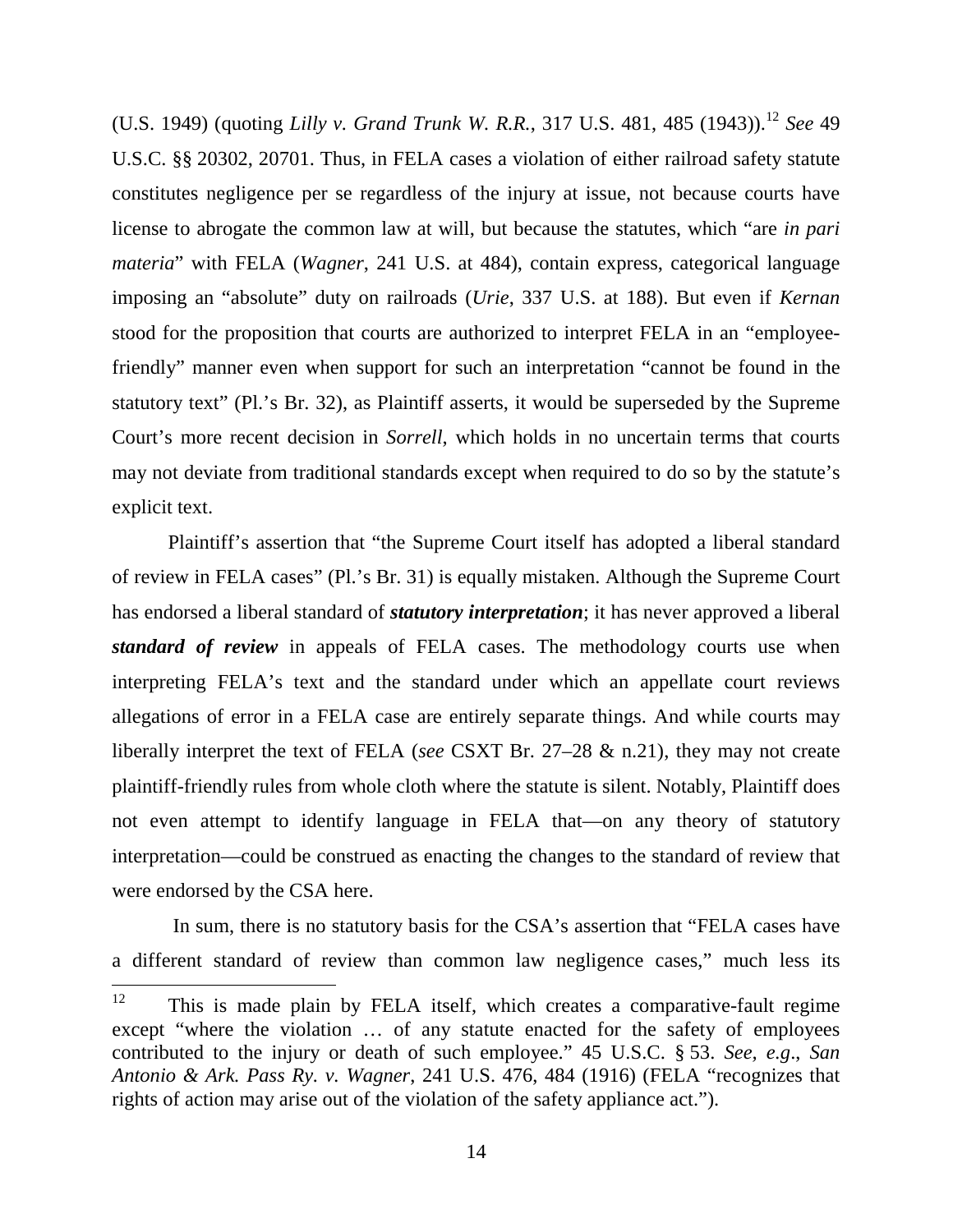conclusion that "an 'employee-friendly standard of review' is applied in FELA cases." *Pitts*, 203 Md. App. at 360–61. Because the text of FELA is silent and *Sorrell* prohibits deviations from traditional standards absent a statutory basis, the CSA's adoption of an "employee-friendly" standard of review in FELA cases is erroneous. That error skewed the entire framework within which the CSA considered this appeal.

#### **B. Under The Correct Standard Of Review, CSXT Is Entitled To A New Trial Because Of Two Prejudicial Instructional Errors.**

Once the judicial thumb is removed from the scale, as *Sorrell* requires, it is clear that the circuit court's instructional errors necessitate a new trial. Plaintiff concedes that the negligence-per-se instruction should not have been given, and he has not identified a single case that would support giving the statutory-purpose instruction. Moreover, the prejudice that CSXT suffered from these insupportable instructions is palpable.

#### **1. The erroneous statutory-purpose instruction requires a new trial.**

We explained in our opening brief that it was prejudicial error to instruct the jury that the statute under which Plaintiff sued CSXT was enacted "'in recognition of the dangers involved in railroad work and to alleviate the harsh results ... thereof.'" CSXT Br. 30–31 (quoting E141). As we further explained, federal appellate courts repeatedly have held that juries should *not* be told about FELA's purposes, because doing so "will not assist the jury in understanding its current task of applying the law as instructed to the facts proven at trial" but instead is likely to "confuse the jury and be unduly prejudicial." *Johnson v. Union Pac. R.R.*, 2007 WL 2914886, at \*7 (D. Neb. Oct 4, 2007); *see also, e.g.*, *Cummings v. Amtrak Nat'l R.R. Passenger Corp.*, 199 F.3d 1331 (table), 1999 WL 980362, at \*1 (9th Cir. 1999); *Stillman v. Norfolk & W. Ry.*, 811 F.2d 834, 838 (4th Cir. 1987). Plaintiff does not cite any cases to the contrary and has not identified even a single case, other than this one, in which the trial court instructed the jury on FELA's purposes. Instead, Plaintiff makes four arguments that miss the mark entirely.

First, Plaintiff contends that the instruction "actually told the jury that the dangers of railroad work and its harsh results were not really at issue in this case." Pl.'s Br. 35. We anticipatorily rebutted this argument in our opening brief (at 30 n.22), and Plaintiff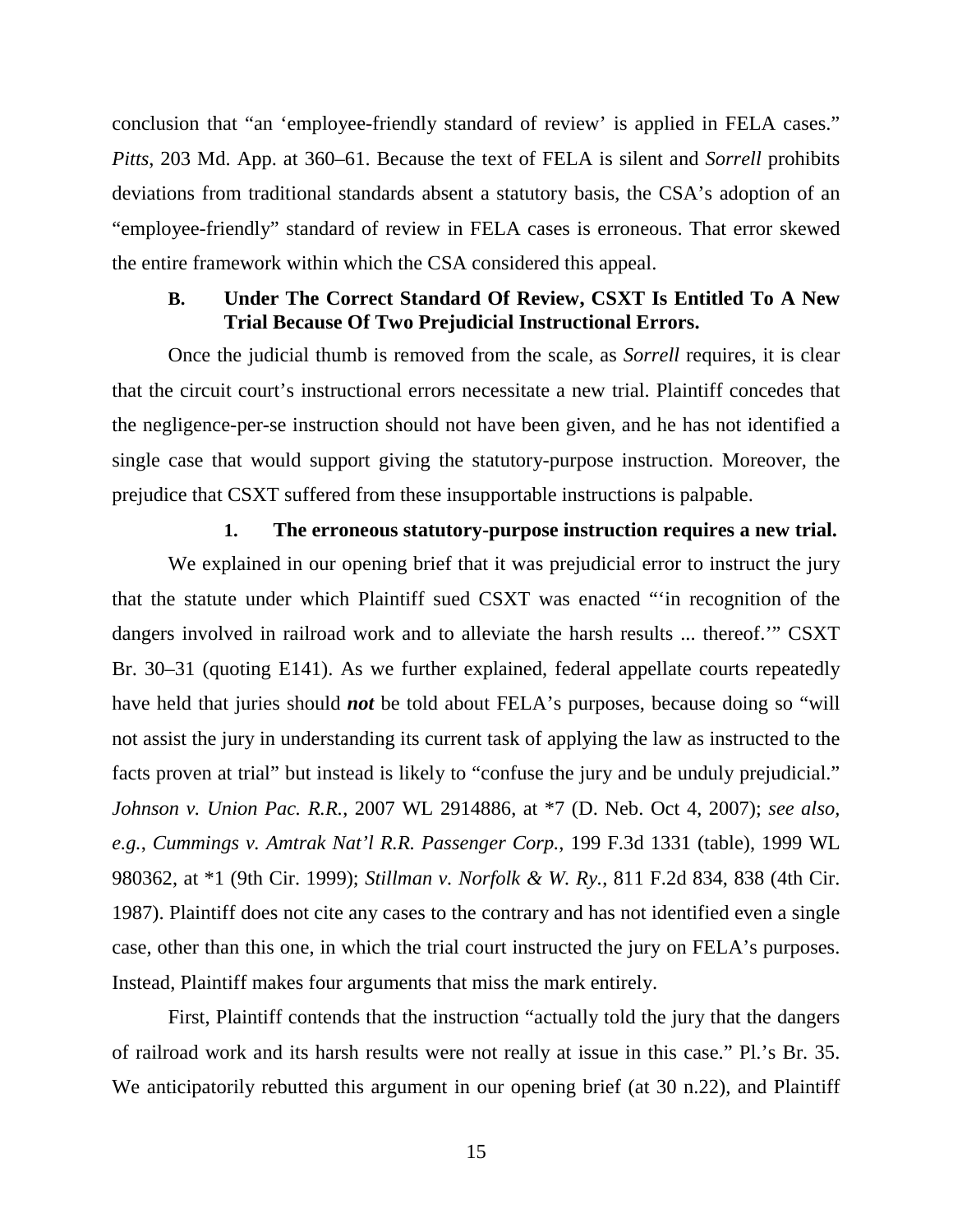offers no response to that rebuttal. To reiterate, the instruction told the jurors that the *purpose* of FELA was not at issue in this case—*i.e.*, that there was no dispute over why the statute was enacted. It did *not* say that the purposes of the statute were irrelevant to the jury's deliberations, or, as Plaintiff would have it, that "dangers of railroad work and its harsh results were not really at issue in this case." Pl.'s Br. 35. On the contrary, the instruction told the jurors that railroad work is dangerous and implied that their role was "to alleviate the harsh results" of such work.

Second, Plaintiff argues that the instruction was justified under *Dillon v. State*, 277 Md. 571 (1976), a 36-year-old criminal case that affirmed a conviction under Maryland's handgun law even though the jury was instructed on the purpose of that law. Pl.'s Br. 35– 36. But as Plaintiff concedes, *Dillon*'s outcome rests on an "essentially defunct" Maryland rule under which "jurors [were] judges of the facts as well as the law" in *criminal* trials. *Id.* at 37 n.11. And as Plaintiff also admits, even given that unique criminal rule, this Court concluded that it "'may have been wiser'" *not* to instruct the jury on statutory purpose and expressly warned lower courts that it did not "'encourage the practice.'" *Id.* at 37. For these reasons, *Dillon* would provide vanishingly little support under Maryland law for instructing a jury on the purpose of a criminal statue, and no support at all for instructing a civil jury on the purposes of FELA.

Third, Plaintiff tries to distinguish the federal cases we cited on the ground that they involved efforts by a plaintiff to inform the jury of FELA's purposes through evidence or argument, rather than instruction. Pl.'s Br. 37–38. But an instruction from the court, which the jury has a sworn duty to follow (*see* CSA Reply App. 1 (circuit court's instruction to the jurors that they must follow its instructions on the law)), carries far more weight—and is thus even more prejudicial—than evidence or argument offered by a party, which the jury may disbelieve or disregard as it sees fit. As other courts have recognized, "[i]nstructions have a different effect upon the jury than closing arguments" because "[h]aving just been warned that they need not accept the parties' closing arguments as fact, the members of the jury would not be likely to embrace and apply [the party's] … argument as fully as if it had come from on high." *DeMontiney v. Desert*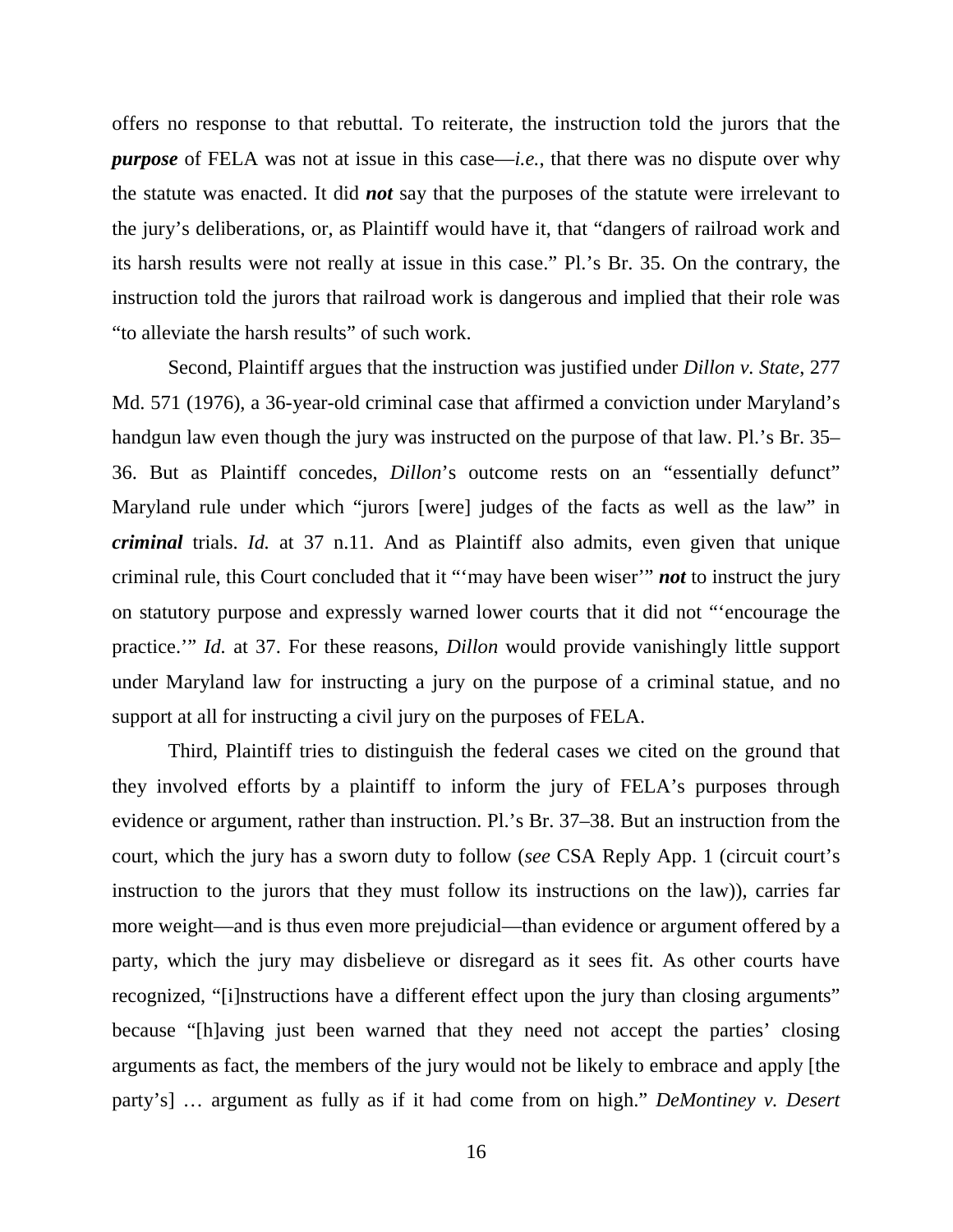*Manor Convalescent Ctr., Inc.*, 695 P.2d 255, 260 (Ariz. 1985) (en banc) (internal quotation marks omitted).

Finally, Plaintiff contends that CSXT was not prejudiced by the court's instruction. Pl.'s Br. 38. That defies common sense. Workplace safety was a central issue in the case. Plaintiff's closing argument concluded with the assertion that CSXT "didn't have a safe place to work" (E146), and CSXT's closing argument emphasized that Plaintiff's job was safe and sedentary (E149–50). Telling the jury that FELA was enacted "in recognition of the dangers involved in railroad work and to alleviate the harsh results ... thereof" (E 141) amounted to an improper judicial endorsement of Plaintiff's theory of the case. It skewed the juror's deliberations and deprived CSXT of a fair trial.

#### **2. The erroneous negligence-per-se instruction prejudiced CSXT.**

Plaintiff concedes (Pl.'s Br. 39), and the CSA held (*Pitts*, 203 Md. App. at 392), that it was error to instruct the jury that a violation of a statute is evidence of negligence. Plaintiff nevertheless contends that CSXT is not entitled to relief because it cannot prove that the instruction affected the verdict. But this Court has emphasized that the harmlesserror analysis for jury instructions in a civil case must be "shape[d]" by the fact that a reviewing court "cannot 'unbake' the jury verdict and examine the impact of any one ingredient," a "difficulty" that "has led Maryland to adopt a presumption of prejudice for errors" in criminal trials. *Barksdale v. Wilkowsky*, 419 Md. 649, 665–66 (2011). Although there is no presumption of prejudice in civil cases, this Court has held that

[a]n erroneous instruction may be prejudicial if it is misleading or distracting for the jury, and permits the jury members to speculate about inapplicable legal principles. … Moreover, in certain cases, the mere inability of a reviewing court to rule out prejudice, given the facts of the case, may be enough to declare an error reversible.

*Id.* at 669–70; *see also id.* at 673 ("Nor is 'tangible evidence' required to show prejudice in this context," given that "there is no 'tangible' proof of prejudice because we cannot read the minds of the jurors.").

Plaintiff does not deny that the CSA explicitly invoked its erroneous plaintifffriendly standard of review when concluding that this instruction was harmless. *See Pitts*,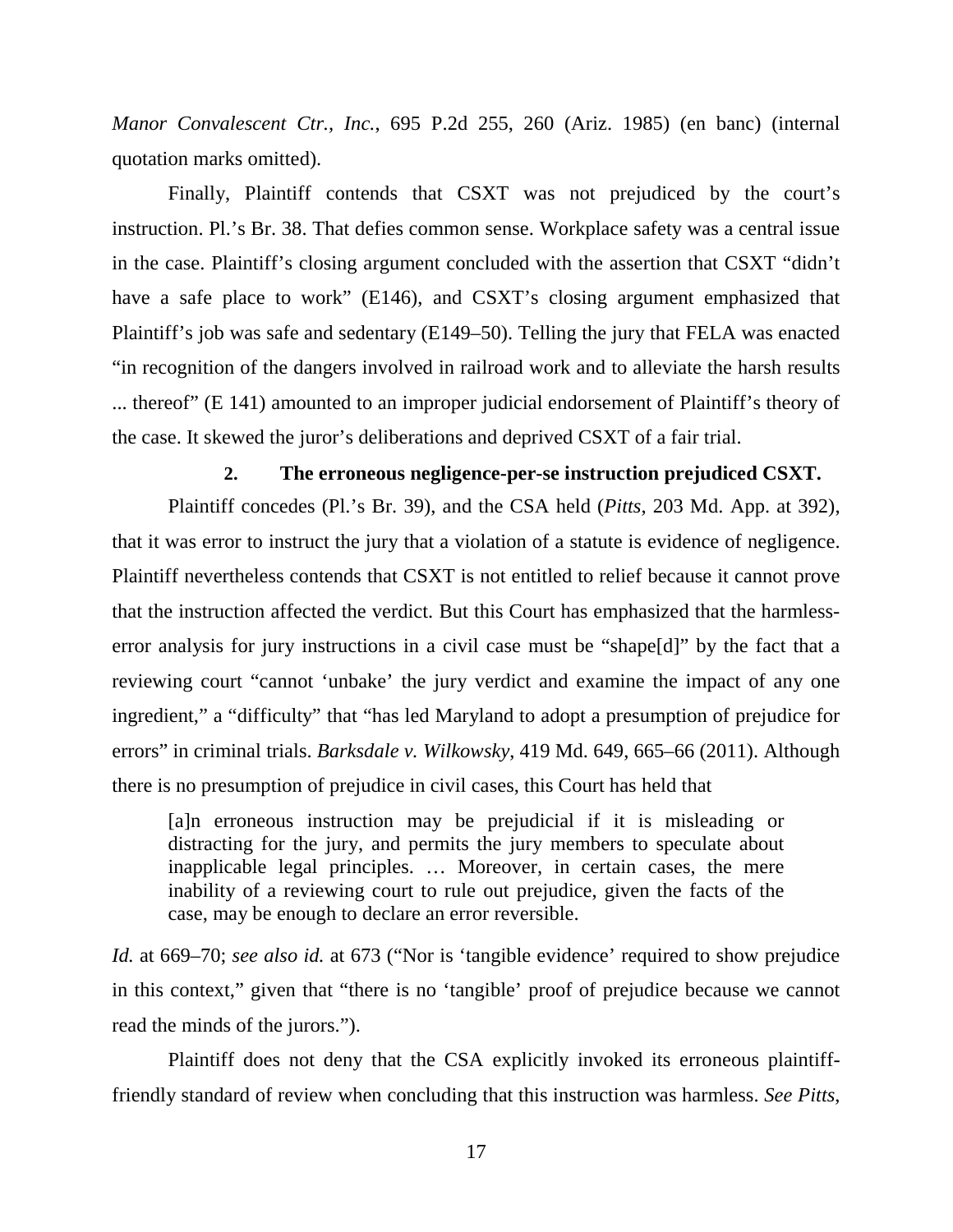203 Md. App. at 392 & n.17. Nor does he deny that the jury easily could have been misled by this instruction, given the testimony by his expert that CSXT allegedly violated certain internal and external standards related to ballast selection. *See* CSXT Br. 32 (citing*, e.g.*, E62–66, 70–78). Instead, Plaintiff suggests that any speculation by the jury occasioned by the court's *sua sponte* instruction was justified because "violation of industry standards would rightfully be considered evidence of negligence." Pl.'s Br. 41. But Plaintiff makes no effort to show that the standards cited by his expert are appropriate proxies for a standard of care. Thus, there is no basis for this Court to find that the jurors could base their negligence verdict on a supposed violation of the standards identified by the expert, as the negligence-per-se instruction (which Plaintiff concedes should not have been given) allowed them to do.

In any event, Plaintiff offers no response to our argument (CSXT Br. 32) that even if each challenged instruction standing alone was not sufficiently prejudicial to warrant a new trial, their synergistic effect manifestly was. Nor does Plaintiff respond to our argument (CSXT Br. 33) that the prejudice from the instructions—particularly the statutory-purpose instruction—likely manifested itself not just in the liability finding, but also in the amount of damages awarded by the jury and its apportionment of fault between CSXT's alleged negligence, Plaintiff's contributory negligence, and other causes. Skewing those calculations in Plaintiff's favor would be a natural and probable result of telling the jurors that they were charged with enforcing a statute that was designed to "alleviate the harsh results" of Plaintiff's "danger[ous]" occupation.

\_\_\_\_\_\_\_\_\_\_\_\_\_\_\_\_\_\_\_\_

### **III. The Circuit Court Committed Reversible Error By Refusing To Allow CSXT To Cross-Examine Plaintiff's Economist On Retirement-Age Statistics.**

Plaintiff does not dispute the basic principle that a party is entitled to broad latitude when cross-examining an opponent's expert in order to expose flaws in the expert's analysis and bring overlooked facts to the jury's attention. CSXT Br. 39 (citing *Plank v. Summers*, 205 Md. 598, 606–08 (1954)). Nor does Plaintiff deny that his counsel instructed his damages expert to take Plaintiff's self-serving assertions at face value and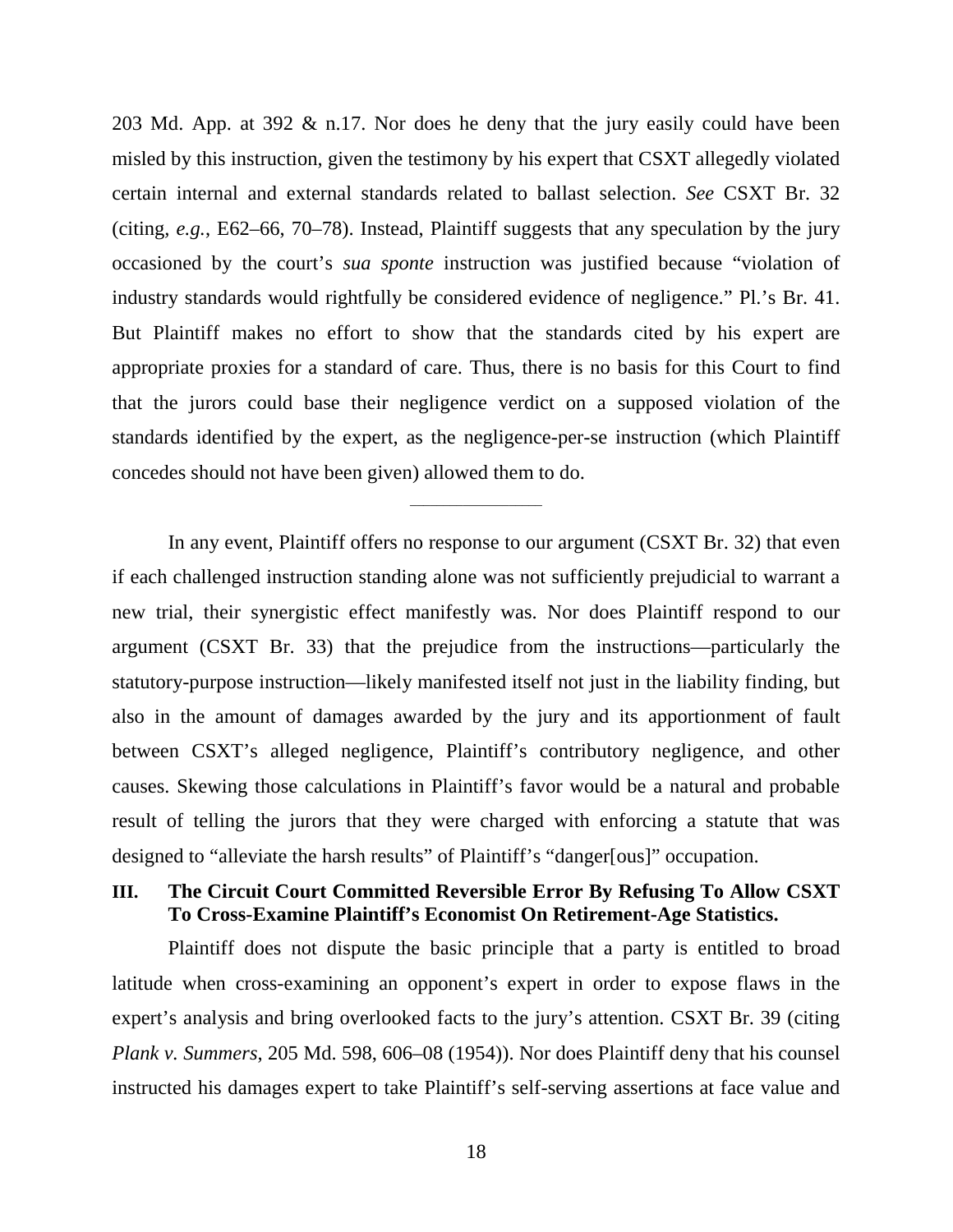to assume that, but for his alleged injury, Plaintiff would have continued working until age 67 or 68, even though industry statistics show that the vast majority of railroad workers retire at age 60. Plaintiff likewise does not deny that the expert's future-wageloss estimate would have been much lower if it had been based on those industry-wide statistics rather than Plaintiff's professed intent. *Id.* at 34–35. Plaintiff also offers no substantive response to the numerous cases we identified—including decisions from the Second, Fourth, Fifth, and D.C. Circuits—discussing the obvious relevance of retirementage statistics to the calculation of future lost wages. And, finally, Plaintiff does not identify even a single case supporting the exclusion of such evidence. Rather than engage the substance of the issue, Plaintiff instead focuses on irrelevant tangents.<sup>13</sup>

Hinting that CSXT might have waived any objection to the circuit court's refusal to allow cross-examination of Plaintiff's economist on railroad industry retirement statistics, Plaintiff asserts that CSXT "never attempted to offer the statistics into evidence." Pl.'s Br. 44. That assertion is frivolous. CSXT attempted to introduce the statistics through its cross-examination of Plaintiff's expert but was prevented from doing so by the circuit court. *See* E108–09.<sup>14</sup> It is true that CSXT never offered the statistical tables as an exhibit, but that is immaterial. Plaintiff does not—and cannot—identify any rule requiring that evidence take written form. Plaintiff's expert admitted that he was

<sup>&</sup>lt;sup>13</sup> Plaintiff begins by suggesting that there is tension between CSXT's contention at trial that Plaintiff was medically able to continue working—*i.e.*, that his relatively common and minor knee condition would not prevent him from performing his largely sedentary occupation—and its attempt to show through cross-examination of Plaintiff's expert that Plaintiff, like almost every other railroad worker, probably would have retired at age 60 even if he had not been injured. Pl.'s Br. 42 & n.14. But there is no tension: The mere fact that Plaintiff *could* have worked past age 60, if he chose to do so, says nothing about whether he *would* in fact have done so or whether, like most railroad workers, he was instead likely to retire at age 60.

<sup>&</sup>lt;sup>14</sup> After counsel for CSXT asked the circuit court whether "you are telling me I can't ask [Plaintiff's economist] about the AAR work life tables" and the court indicated that that was indeed the case, counsel for CSXT objected that the court was "preventing me from putting in evidence." E108–09. Acknowledging that that was so, the court explained that in its view prior CSA decisions compelled that result. E109.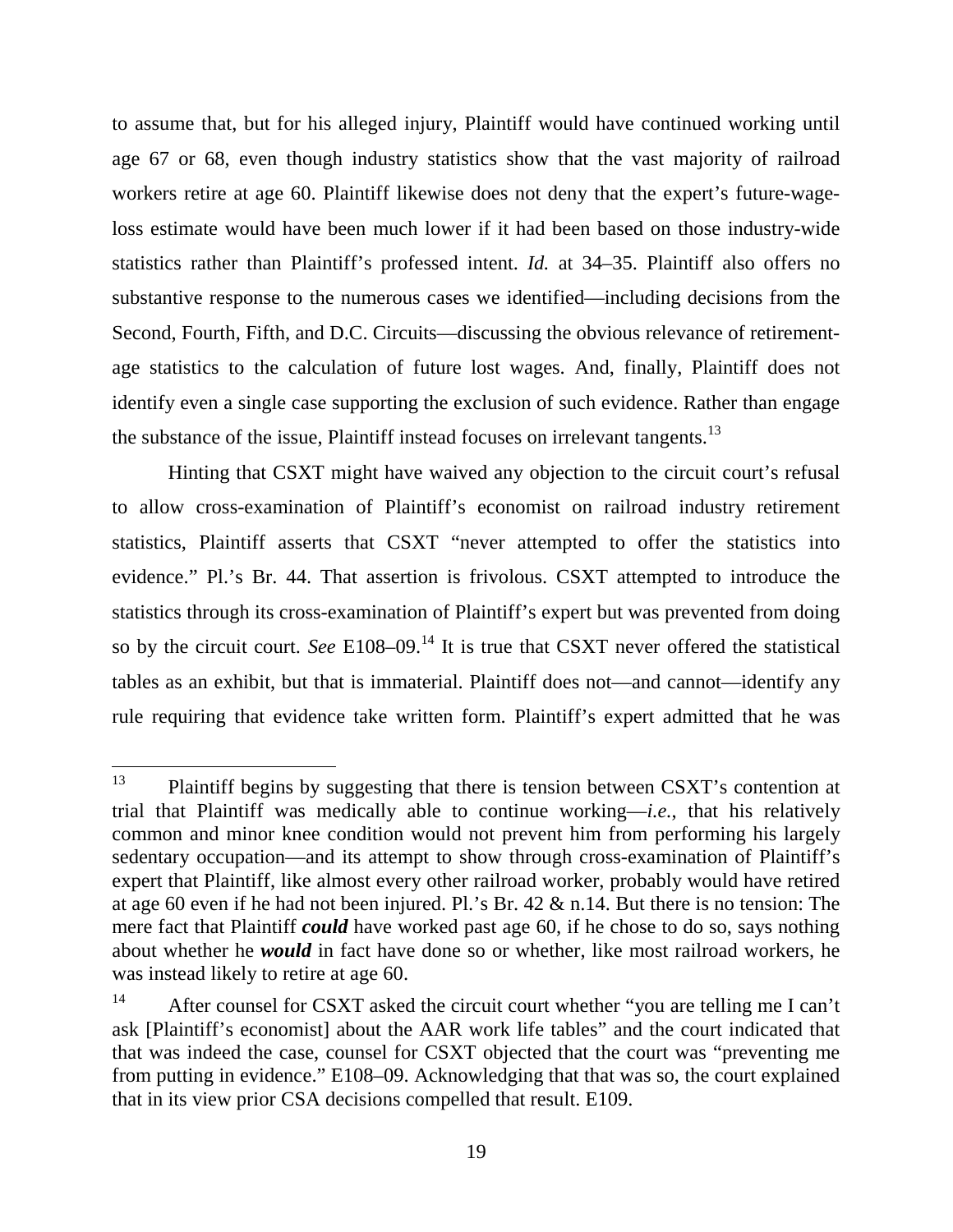familiar with the statistics (E107–08), and testimonial evidence, whether given on direct or cross-examination, is no less admissible than documentary evidence. Had the circuit court not blocked CSXT's intended cross-examination, the statistics would have been in evidence.<sup>15</sup> Moreover, to the extent that Plaintiff is suggesting that CSXT should have made a more detailed offer of proof, Plaintiff does not—and cannot—identify any rule imposing such a requirement. All that is necessary is that "the substance of the evidence was made known to the court by offer on the record *or was apparent from the context within which the evidence was offered.*" Md. R. Evid. 5-103(a)(2) (emphasis added). Here, the substance of the evidence was apparent from the context *and* already well known to the circuit court, because the same issue had been litigated by the same counsel before the same judge in *Bickerstaff*. 16

Plaintiff also contends that it was within the circuit court's discretion to prevent cross-examination of his economist on retirement-age statistics because, he says:

[T]he statistical information does not relate to Mr. Pitts individually. Many people's circumstances fall well outside the statistical averages. … All the statistical average tells you is the average; it provides no information regarding when a particular individual, given their unique circumstances, is going to retire.

Pl.'s Br.  $43-44$ <sup>17</sup> But as every decision identified by the parties—other than those

<sup>&</sup>lt;sup>15</sup> Plaintiff tries to place CSXT in a Catch-22, arguing that "without record evidence" of "exactly what those statistics are," CSXT "cannot actually substantiate" its assertion that "'[r]etirement statistics for the railroad industry indicate that the great majority of railroad employees retire at age 60 and that *almost none* work to age 67, let alone age 68.'" Pl.'s Br. 44 (quoting CSXT Br. 34). But the very reason that there is no "record evidence" of "exactly what those statistics are" is that the circuit court prevented CSXT from introducing such evidence. Notably, Plaintiff does not deny that CSXT has accurately characterized the statistics.

<sup>&</sup>lt;sup>16</sup> Indeed, when counsel for CSXT attempted to make a proffer, he was cut off by the court after he began to explain that "I should be allowed to offer alternative facts to demonstrate that there is statistical analysis --." E109.

<sup>&</sup>lt;sup>17</sup> Plaintiff's argument proves too much. On Plaintiff's theory, statistical evidence (such as the mortality data on which his economist relied) would *always* be subject to exclusion because statistics, by definition, aggregate data across many individuals.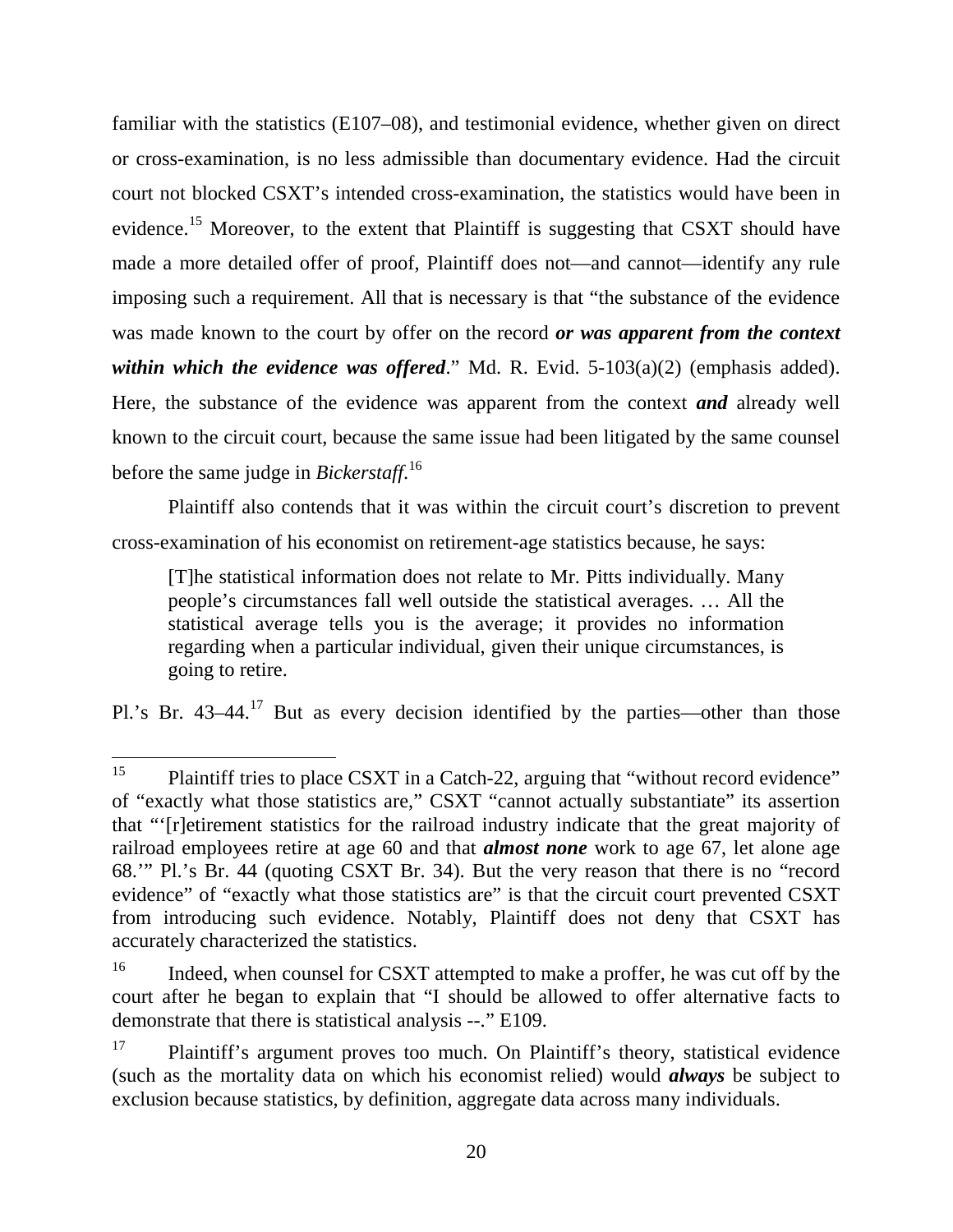rendered by the CSA—has held (CSXT Br. 34, 37–39), work-life statistics provide very good, if not conclusive, information about when a plaintiff would have retired. As the Fifth Circuit has explained, future wage-loss calculations "should be based on the statistical average," although an individual plaintiff always can attempt to show that he was "likely to live *and* work a longer, or shorter, period than the average" because of "his health or occupation or other factors." *Madore v. Ingram Tank Ships, Inc.*, 732 F.2d 475, 478 (5th Cir. 1984). In other words, the statistics provide a baseline, and the question then becomes whether there is evidence that a particular plaintiff's individual circumstances justify a departure from the norm. *See generally* CSXT Br. 36–41. Indeed, that is the commonsense position adopted by Plaintiff's own expert, who relied on statistics from mortality tables to predict Plaintiff's lifespan and explicitly endorsed the common practice among economists of using statistics to reach conclusions about an individual. *See, e.g.*, E104–07.<sup>18</sup>

Plaintiff argues that it also was appropriate to prevent cross-examination on these

<sup>&</sup>lt;sup>18</sup> In his opposition to CSXT's Motion to Take Judicial Notice of the fact that Plaintiff retired at the age of 60 years and 5 months, "based on age and service" rather than disability, Plaintiff asserts that "his retirement at 60 is completely consistent with his testimony, as well as the testimony of his expert physicians, who did not believe that Mr. Pitts would be able to work beyond age 61 or 62." Opp. 4 (citing E94, 102–03, 171). That is a flat misrepresentation of the record. No one—neither Plaintiff nor any of his physicians—ever testified that Plaintiff would not be able to work "beyond age 61 or 62." When Plaintiff's medical expert was asked how long Plaintiff, who was 59 years old at the time of trial, would likely be able to continue working, he testified that Plaintiff is "not going to last five years." E94. When asked whether Plaintiff would last four years, the medical expert answered "maybe, maybe not." *Id.* And Plaintiff's treating physician testified that he would "be surprised if [Plaintiff] was able to continue this successfully five years on out." E171. Thus, the medical testimony at trial was that Plaintiff would not likely be able to work beyond age 63 or 64. There is, therefore, no evidence whatsoever that Plaintiff "chose to retire … because of the injuries that are the subject of this case." Opp. 4. On the contrary, the judicially noticeable fact that Plaintiff retired at age 60, "based on age and service" rather than disability, is evidence that Plaintiff—like the vast majority of railroad workers—had always intended to retire at age 60, notwithstanding his self-serving testimony to the contrary, and is further proof that "absent a crystal ball, statistical analyses serve[] as the next best barometer of the reality of [a plaintiff's] stated intentions." *Finch v. Hercules Inc.*, 941 F. Supp. 1395, 1416 (D. Del. 1996).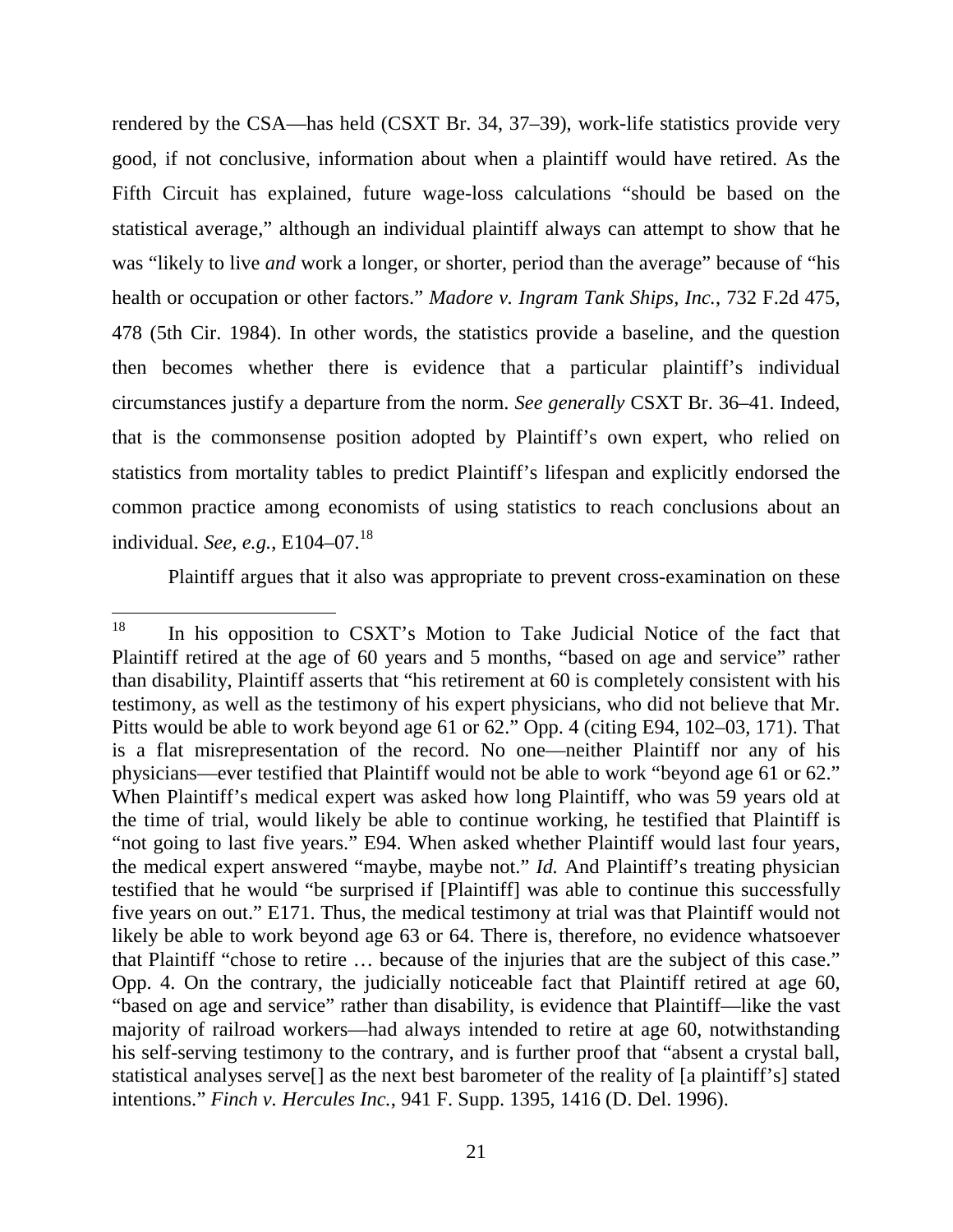statistics under *Norfolk Southern Railway v. Tiller*, 179 Md. App. 318 (2008). Pl.'s Br. 44–45.<sup>19</sup> But *Tiller* is a collateral-source decision that required exclusion of evidence about retirement benefits (intended to show that the plaintiff would be motivated to retire at a particular age) because "[t]he probative value [was] too attenuated to offset the potential misuse that the jury could make of the evidence." 179 Md. App. at 340. Whatever the merits of the balance struck by the CSA in *Tiller*, the calculus is completely different here. Work-life statistics convey *no* information about retirement benefits, but simply relate the actual age at which railroad workers retire. That information does not pose the risk of abuse that the collateral-source rule is meant to avert—that a jury will reduce a plaintiff's damages by the amount of benefits received—and is more directly probative of the age at which a given plaintiff likely would have retired but for his injury (because the statistical data subsume all of the factors that go into the decision to retire).<sup>20</sup> Indeed, there is simply no cognizable prejudice to Plaintiff from the statistical information at issue here (and thus no reason for excluding that relevant information).

Our opening brief cited over a dozen opinions (not to mention commentary by experts) discussing the relevance—indeed, the indispensability—of retirement statistics to the calculation of future lost wages. CSXT Br. 34, 37–39. Plaintiff bickers with minor aspects of a few of those opinions (Pl.'s Br. 45–47), but he fails to identify *any* authority that affirmatively supports the exclusion of such information. Instead, he characterizes many of the decisions we cited as "merely exercising or affirming a trial court's discretionary call to admit actual statistical data into evidence." Pl.'s Br. 46. But several of those decisions—including opinions from the Second, Fourth, Fifth, and D.C. Circuits—emphasize the importance of such information, and all of them hold that such

<sup>19</sup> Plaintiff repeatedly implies that the circuit court's actions should be affirmed because they are consistent with the CSA's decisions in *Bickerstaff* and *Tiller*. *See, e.g.*, Pl.'s Br. 44. Even if those decisions were binding on the circuit court, they obviously are not binding on this Court and do not immunize the circuit court's actions against appeal.

 $20$  To the extent that there is any concern about follow-up questions leading to the subject of retirement benefits, that easily can be addressed through objections and instructions from the court.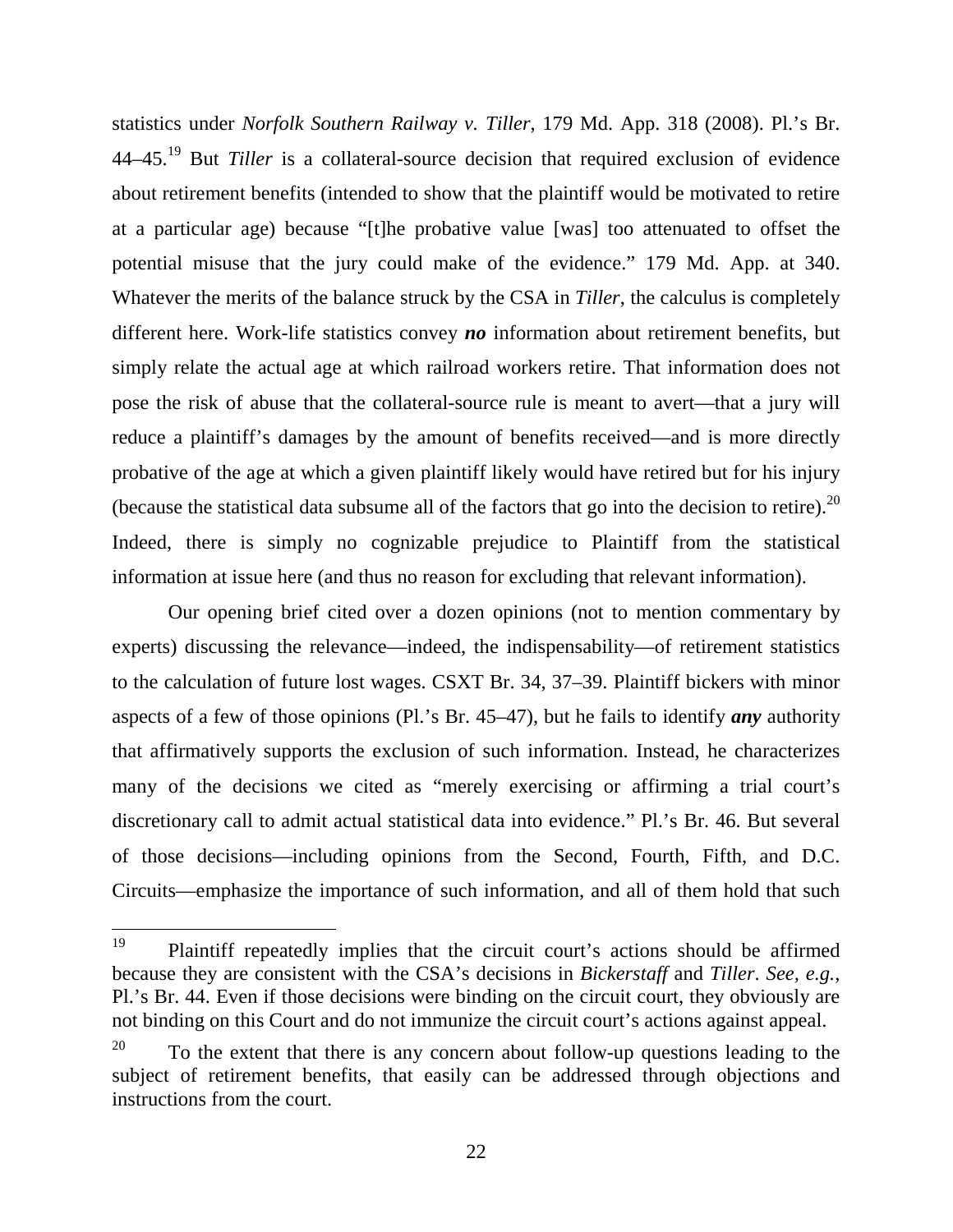evidence is relevant to the calculation of future lost wages. CSXT Br. 34, 37–39. Whatever the procedural posture of individual cases, the consistency of the case law on this issue reveals that, far from meriting exclusion, such evidence is a necessary component of any future wage-loss projection.

In short, every court to consider the issue, other than the CSA, has recognized that retirement statistics are highly relevant, if not indispensible, evidence whenever a plaintiff claims future wage loss. Trial courts do not have discretion to exclude relevant evidence arbitrarily, and neither the CSA nor Plaintiff has identified a valid basis for excluding this unquestionably relevant evidence (let alone a basis that is sufficiently strong to overcome CSXT's critical right to cross-examine Plaintiff's expert).

On a related note, Plaintiff contends that the CSA's opinion does not create a "rule" against the admission of work-life evidence, but simply affirms a "discretionary call" by the circuit court. Pl.'s Br. 49–50. That assertion belies reality. The CSA has now twice affirmed the exclusion of work-life evidence—here and in *Bickerstaff*—while rejecting its relevance in categorical terms. The circuit court considered itself bound to exclude the evidence even before the CSA's decision in this case; it surely isn't going to reverse course and invite reversal by admitting the evidence in future cases. In short, the exclusion of work-life statistics plainly has become a "rule" in the Circuit Court for Baltimore City—and the consequences are clear. Plaintiff does not dispute that the age at which FELA plaintiffs litigating in that court claim that they would have retired but for their alleged injuries has steadily risen—well past what the statistics would support—as emboldened plaintiffs' counsel have become increasingly confident that work-life statistics will be excluded. *See* CSXT Br. 41 n.30. In any event, this Court should establish a clear rule allowing parties to cross-examine an expert who ignores this evidence when calculating future lost wages (while leaving trial courts the same discretion they always have to deviate from an evidentiary rule when an individual case presents a valid reason for doing so). As every other court to have considered this issue has held, work-life statistics are obviously relevant to the calculation of future lost wages, and there is no legitimate reason to exclude them. A trial court should *not* have discretion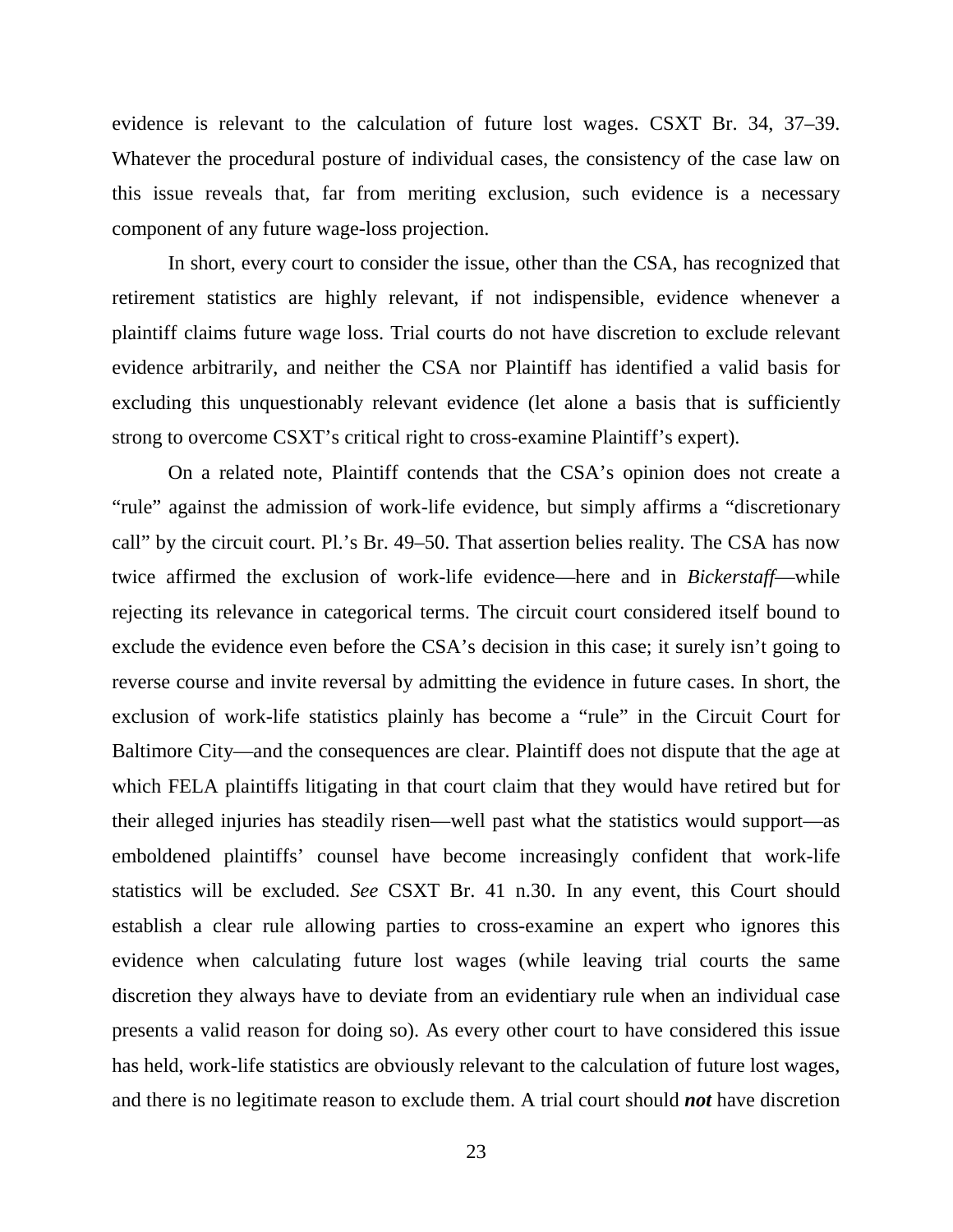to exclude significant relevant evidence, and cut off cross-examination of an expert witness, based on nothing more than its personal belief—rejected by the expert being cross-examined—that statistics are not relevant to an individual.

Plaintiff's assertion that "nothing prevented CSX from introducing its own substantive evidence" on this point (Pl.'s Br. 49) is wrong. The circuit court's and CSA's reasons for cutting off CSXT's cross-examination relate to the statistical information itself and were not specific to Plaintiff's expert. Indeed, Plaintiff's expert admitted that he was familiar with this information and that he regularly relies on statistics such as this. E104–07. The objection and ruling obviously would have been the same if CSXT had wasted time and money bringing in its own expert. Moreover, Plaintiff's suggestion that CSXT could have introduced the evidence during its case-in-chief ignores this Court's recognition that delayed refutation of an adverse witness "is not the substantial equivalent of the right to cross-examine immediately after the direct testimony of the witness has been concluded." *Somerset v. Montgomery Cnty. Bd. of Appeals*, 245 Md. 52, 66 (1966).

Finally, Plaintiff's argument that CSXT suffered no prejudice from the circuit court's ruling is meritless. Contrary to Plaintiff's assertion, the jury was not "repeatedly reminded" that Plaintiff was "eligible to retire at age 60." Pl.'s Br. 48 (internal quotation marks omitted). CSXT obviously was not allowed to develop that evidence during its cross-examination of Plaintiff's economist. And while Plaintiff notes that CSXT "asked Mr. Pitts" whether he could retire at age 60 (*id.*), he fails to inform the Court that the question was never answered *because the circuit court sustained Plaintiff's objection to that question* (E56). In other words, Plaintiff has not identified a single instance, much less repeated instances, in which the jury heard evidence that Plaintiff was eligible to retire at age 60. In any event, evidence that Plaintiff was "eligible" to retire at age 60 is not at all equivalent to statistical evidence showing that Plaintiff was in fact extremely likely to retire at age 60.

Plaintiff says that the circuit court "told the jurors that a retirement age of 60 was consistent with statistics" that Plaintiff's economist "was familiar with." Pl.'s Br. 48 (citing E110). But that overstates matters. Although the economist was asked whether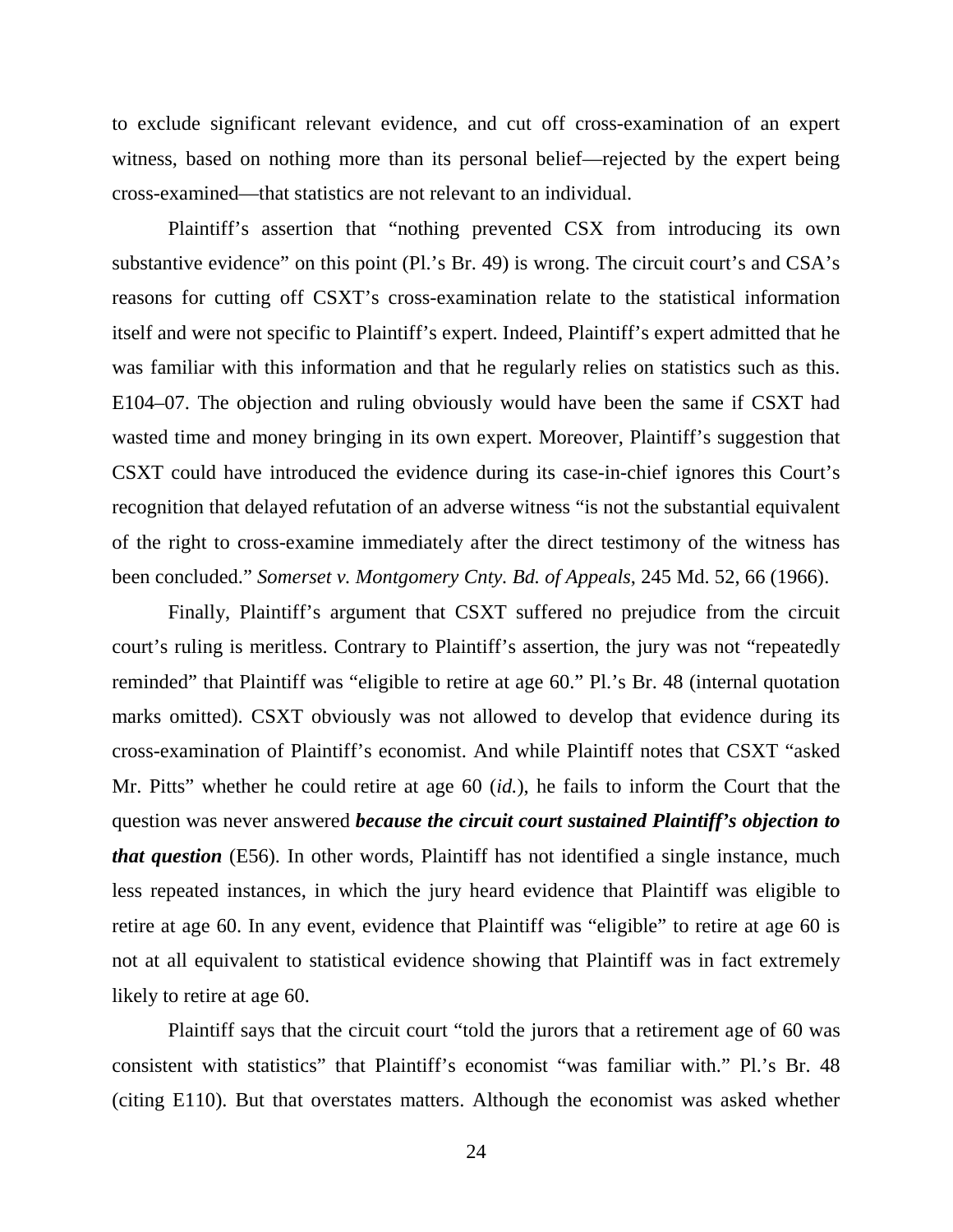retirement at age 60 was consistent with any statistical analysis of which he was aware, and the circuit court ultimately informed the jury that "the answer to the last question … is yes," the court's statement came after an objection and sidebar. E110. Given the passage of time and the somewhat cryptic nature of the court's statement, it is doubtful that the jury remembered what question had been asked. In any event, CSXT did not want to show that there are statistics "consistent" with Plaintiff retiring at age 60. Rather, it wanted to demonstrate that, according to the most reliable empirical data available evidence of precisely the type typically relied on by Plaintiff's own expert—it is highly likely that Plaintiff would have retired at age 60 and extremely improbable that he would have worked to age 67 or 68.

Plaintiff observes that CSXT was permitted to ask his expert what Plaintiff's economic loss would have been if Plaintiff had retired at age 60 rather than 67, and that the expert testified that his economic loss would have been "zero" in that case. Pl.'s Br. 48 (citing E112). According to Plaintiff, "[i]t is difficult to see what more CSX could have wanted that would not have been merely cumulative." *Id.* In fact, it is easy to see what more CSXT could have wanted. Proof that Plaintiff's economic losses would be zero had he intended to retire at age 60 is largely meaningless absent evidence that Plaintiff was in fact likely to have retired at age 60. And it is *that* crucial evidence that CSXT was prevented from introducing when the circuit court prohibited crossexamination on railroad industry work-life statistics.

In sum, impermissibly cutting off CSXT's cross-examination on this obviously relevant topic—with no legitimate basis for doing so—effectively excluded significant information from the trial, with very real financial repercussions for the calculation of Plaintiff's future lost income. The prejudice CSXT suffered is beyond dispute.

#### **CONCLUSION**

For the foregoing reasons, the judgment below should be reversed.

#### *Certification*

This brief was prepared using Times New Roman 13-point font.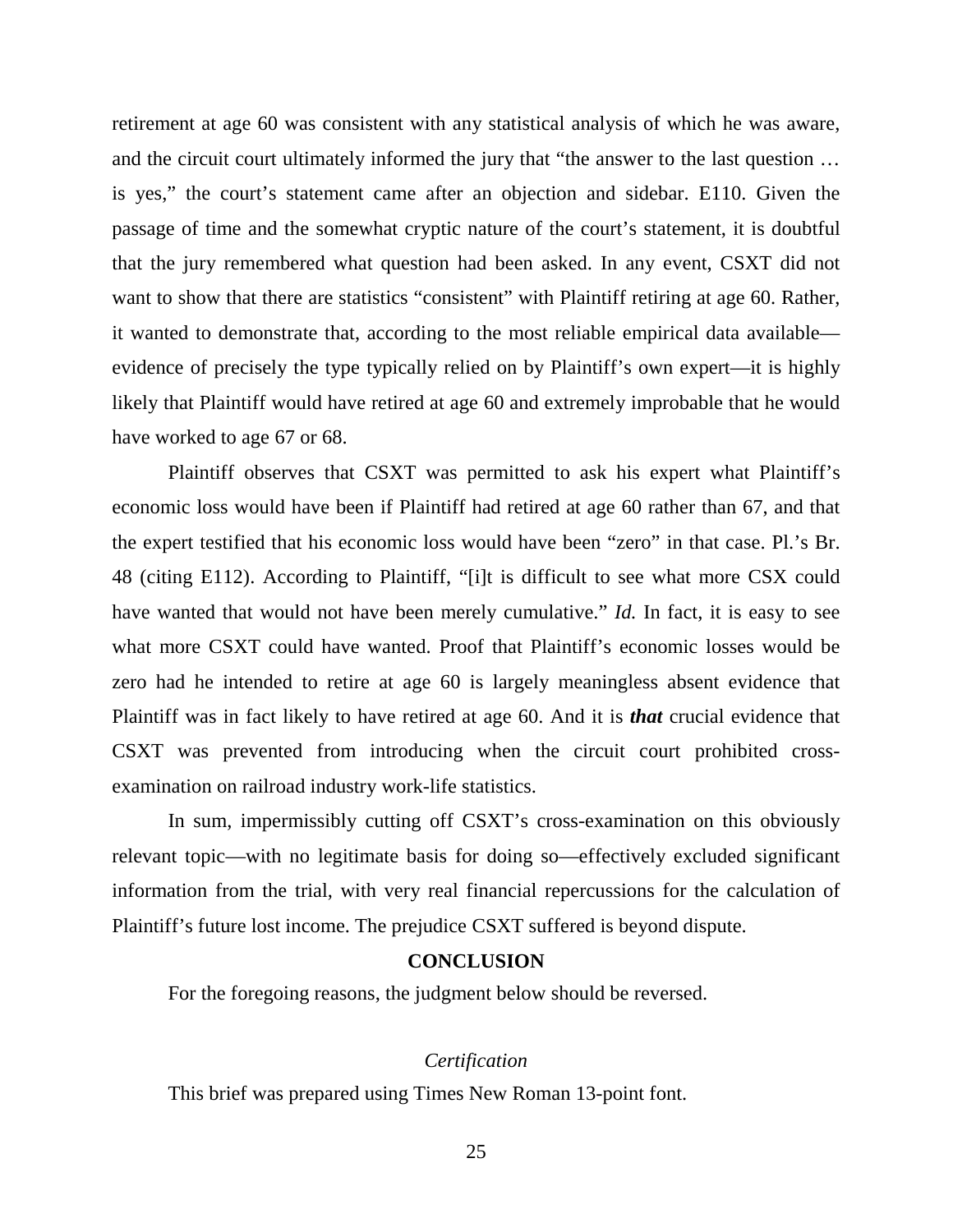## **CERTIFICATE OF SERVICE**

I HEREBY CERTIFY that on this *21st* day of *November, 2012*, 2 copies of the

foregoing Reply Brief of Petitioner were served on each of the counsel listed below, via

overnight courier, postage prepaid:

P. Matthew Darby, Esquire BERMAN, SOBIN, GROSS, FELDMAN & DARBY, LLP 32 West Road Towson, Maryland 21204 Counsel for Plaintiff

C. Richard Cranwell, Esq. CRANWELL, MOORE & EMICK P.O. Box 11804 Roanoke, Virginia 24022-1804

J. Christopher Nosher

\_\_\_\_\_\_\_\_\_\_\_\_\_\_\_\_\_\_\_\_\_\_\_\_\_\_\_\_\_